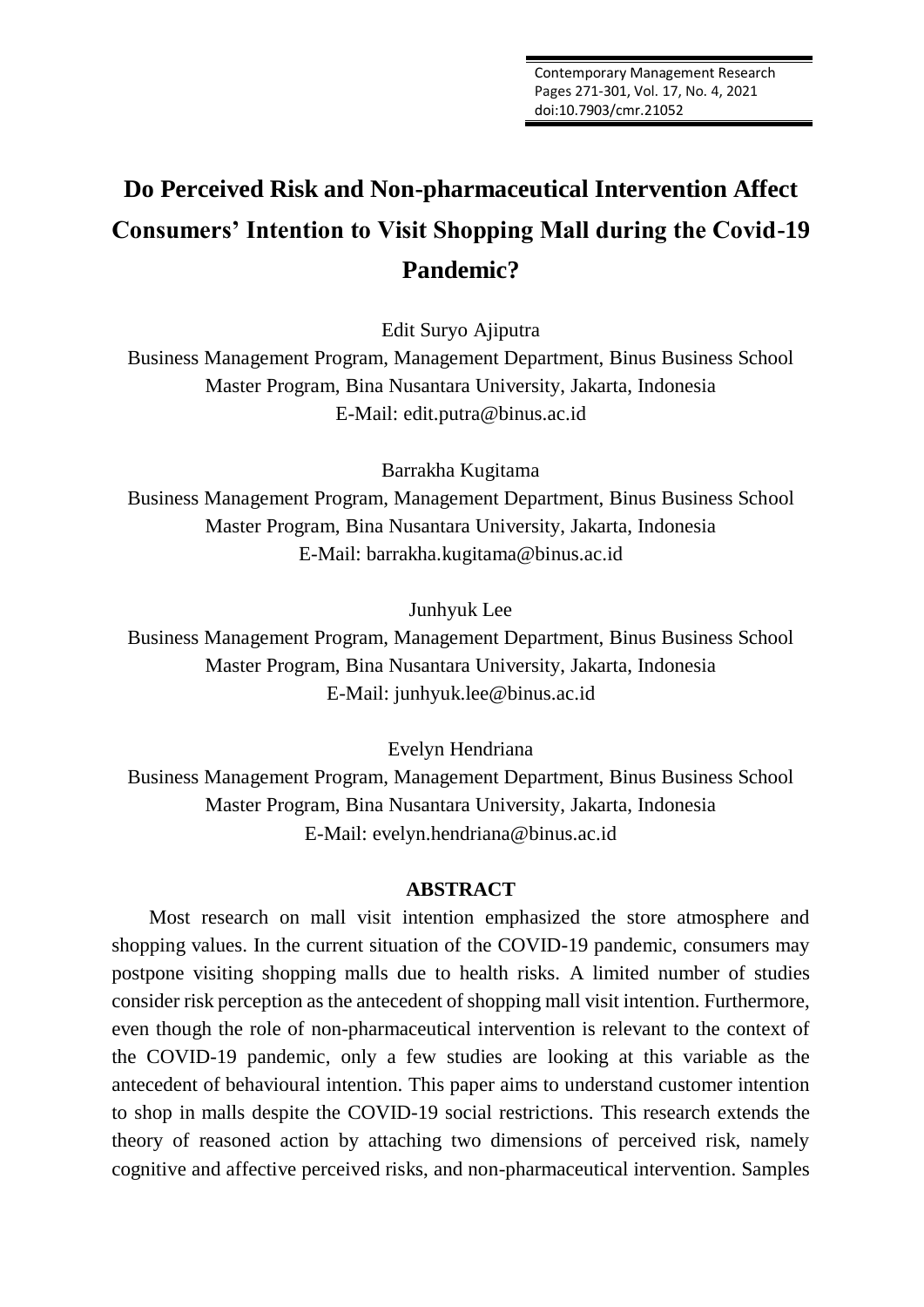of 180 respondents in Greater Jakarta, Indonesia, were selected using snowball sampling. Their responses were analyzed using partial least square structural equation modeling. The findings showed that attitude was the most potent influencing variable to mall visit intention. Moreover, this study found that cognitive perceived risk influences attitude, subjective norms, and non-pharmaceutical intervention, while affective perceived risk only influences non-pharmaceutical intervention.

**Keywords:** COVID-19, Non-pharmaceutical intervention, Risk perception, Theory of Reasoned Action (TRA)

#### **INTRODUCTION**

The COVID-19 is notorious for its high contagious characteristic compared to two past Coronavirus, Severe Acute Respiratory Syndrome Coronavirus (SARS-CoV) and the Middle East Respiratory Syndrome Coronavirus (MERS-CoV). The first case of COVID-19 was found in Wuhan, China. Within months cases have been reported in every continent except Antarctica. This situation has forced WHO to declare it as a global pandemic. Due to this concern, many countries implement social restrictions to minimize the spread of this virus. For instance, Japan's Prime Minister Office and the Ministry of Health, Labor, and Welfare recommend people to avoid three C's: crowded places, close contact, and closed spaces with poor ventilation to decrease the possibility of getting infected with COVID-19 (Furuse et al., 2020).

The number of confirmed cases keeps increasing significantly as people in some countries, such as Indonesia, seem to ignore this postulation. The first COVID-19 case in Indonesia was confirmed on March 2, 2020 (Nuraini, 2020). To respond swiftly to COVID-19, the government took a range of policies, including mass gathering restriction by national police and accelerating socialization COVID-19 prevention by the Ministry of Communication and Information (AHK Indonesia, 2020). On April 3, the government implemented the large-scale social restriction, Indonesia's version of partial lockdown.

The implementation of the large-scale social restriction brought a negative effect on the national economy. Indonesia's economy grew 2.97 percent in the first quarter of 2020, its weakest growth from 2001 and almost half of 2019's growth rate (Akhlas & Rahman, 2020). Indonesia's GDP growth for the second quarter fell to -5.32 percent (Badan Pusat Statistik, 2020). Due to this adverse effect of the pandemic on the economy, the government started to loosen the COVID-19 social restrictions by allowing some businesses to open gradually despite the continuously growing number of cases (Akhlas & Rahman, 2020). Beginning on June 5, 2020, the government allowed business activities, public spaces, houses of worship, recreational places,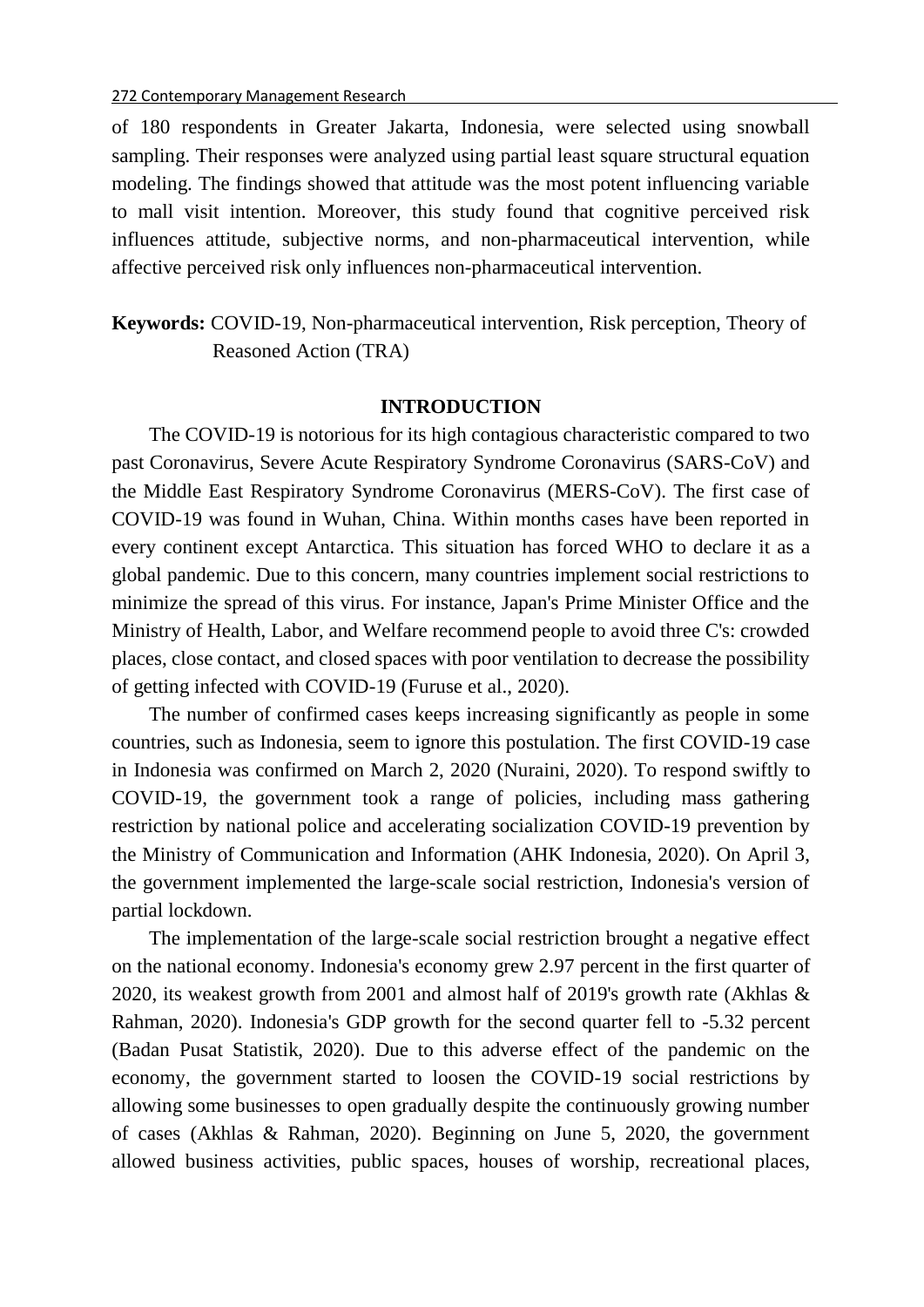weddings, traditional markets and supermarkets, restaurants, and transportation services with a maximum 50% capacity while applying the health protocols issued by the government.

Indonesia is well-known for its dynamic growth of shopping malls due to the shortage of outdoor recreational spaces, especially in Jakarta, that makes shopping malls not just to be a place for shopping purposes but as a destination for recreation and social gatherings (Jeffreys et al., 2013; Lamb, 2016). There were 80 shopping malls in Jakarta, which is still rising (Databoks, 2019). Nielsen Indonesia reported that 84% of daily visitors would revisit shopping malls after the COVID-19 pandemic. In comparison, 67% of visitors would visit shopping malls after the COVID-19 large-scale social restrictions in Jakarta are lifted (Parama, 2020).

Visiting malls becomes a concern as the clusters of COVID-19 in Japan, for example, are associated with risky behaviors such as cheering at clubs, doing karaoke, having conversations in bars, and exercising in fitness centers, which all have the criteria of the 3 C's, closed spaces with poor ventilation, close and crowded contact environment. In these places, the exposure risk is higher (Sugiyama, 2020). Although people are encouraged to stay away from crowded places during the new normal (Bramasta, 2020), many Indonesians have started going back to shopping malls and other public spaces without following the strict health protocols (Paat & Wijayaka, 2020). As a result, the number of COVID-19 cases in Jakarta keeps increasing (Jakarta Smart City, 2020).

This phenomenon raises the question of what makes people have the intention of going to the mall. Earlier studies for mall visit intention focused on merits, such as the attractiveness, convenience, and design of shopping malls (Kusumowidagdo et al., 2016; Prisilla & Kurnia, 2020; Sebastian & Purwanegara, 2014). Although these variables are still relevant to understanding consumers' intention to go shopping malls, other variables may exist during the pandemic. Consumers' malls visit intention during the pandemic can be understood from a psychological perspective. Among several psychological theories, the theory of reasoned action is commonly used to explain human behavior. According to this theory, individual behavior is predicted through behavioral intention shaped by the attitude and subjective norms (Ajzen & Fishbein, 1980).

The COVID-19 pandemic has similarities with the SARS and MERS pandemics. During the pandemic, people tend to evade risk by avoiding crowded places (Bramasta, 2020), reducing travel (Bae & Chang, 2021), and implementing a non-pharmaceutical intervention strategy (Lee et al., 2012). Bae and Chang (2021) stated that individuals' risk perception might influence their attitude and subjective norms during uncertain conditions, which affect behavioral intention later. Even though individuals' cognitions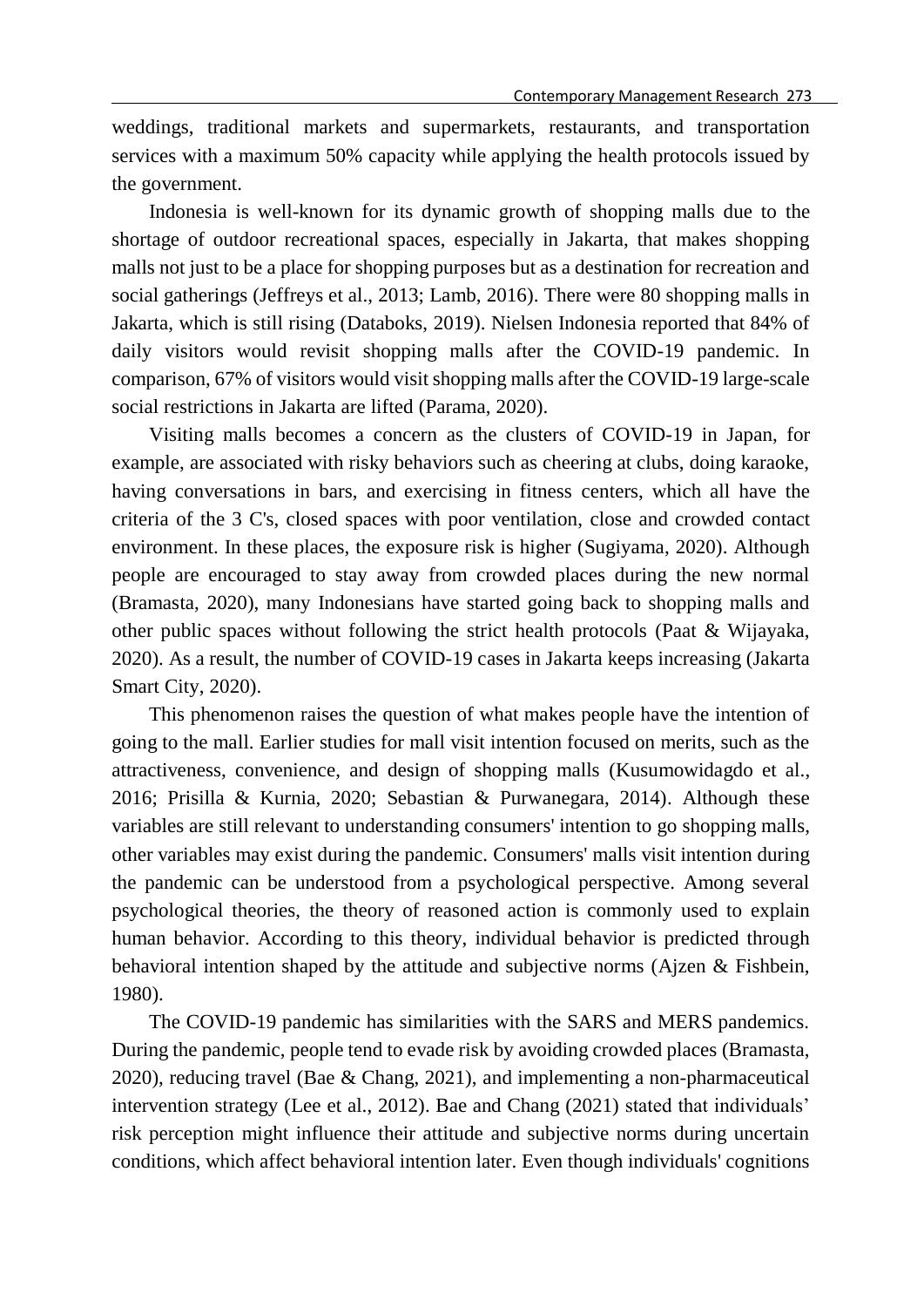and emotions impact their behavior, previous studies tended to focus only on the cognitive risk perception (e.g., Jin, Line, & Merkebu, 2016; Lee et al., 2012; Zhang, Tao, Qu, Zhang, Lin, & Zhang, 2019) or the study did not include the influence on the intention (Jang et al., 2020). Besides, individuals' behavioral intention during the pandemic may also be affected by non-pharmaceutical intervention, as Lee et al. (2012) reported during the H1N1 pandemic. This variable is relevant to the context of the COVID-19 pandemic, but there are only a few studies are looking at nonpharmaceutical intervention. Therefore, this research aims to examine the effect of risk perceptions and non-pharmaceutical intervention on consumers' intention to visit shopping malls during the COVID-19 pandemic by extending the theory of reasoned action.

# **LITERATURE REVIEW AND HYPOTHESES DEVELOPMENT Theory of Reasoned Action (TRA)**

Fishbein and Ajzen developed the theory of reasoned action (TRA) that assumes the intention to engage in a particular behavior may predict an individual's behavior (Ajzen & Fishbein, 1980). TRA hypothesizes that individuals are motivated by behavioral intention when they decide to do a specific action. The intention is influenced by individual attitudes and subjective norms toward specific behaviors (Ajzen & Fishbein, 1980; Vlontzos & Duquenne, 2014).

An attitude is an assessment of a specific behavior involving an attitude object, such as purchasing a product (Kass, 1959). Also, once an attitude is formed, it tends to persist for a long time, so it can be used to predict an individual's behavioral intention (Hsu & Huang, 2012). A subjective norm refers to social pressure from people around an individual that affects a particular behavior (Ajzen, 2012). A few studies found that subjective norms affect behavioral intention, but they showed a moderate role in forming the individual intention (Chuchinprakarn, 2005; Hasbullah et al., 2016).

As TRA can predict an individual's actions with some limitations, such as volitional control, the mere creation of an intention is insufficient to explain and predict behavior. Theory of planned behavior (TPB) extends TRA by adding perceived behavioral control that may better explain behaviors with some execution difficulties. However, the selection of the appropriate theory between TRA and TPB depends on the characteristics of the action. TRA could be considered appropriate if the individual believes that he or she has perfect volitional control over the behavior (Ajzen, 2020).

In this study context, visiting shopping malls for many Indonesians has become a general and frequent activity due to its function as a public space (Lamb, 2016). Their act to visit shopping malls does not require specific skills, knowledge, supports from others, and resources, so it is assumed that they have volitional control over their actions.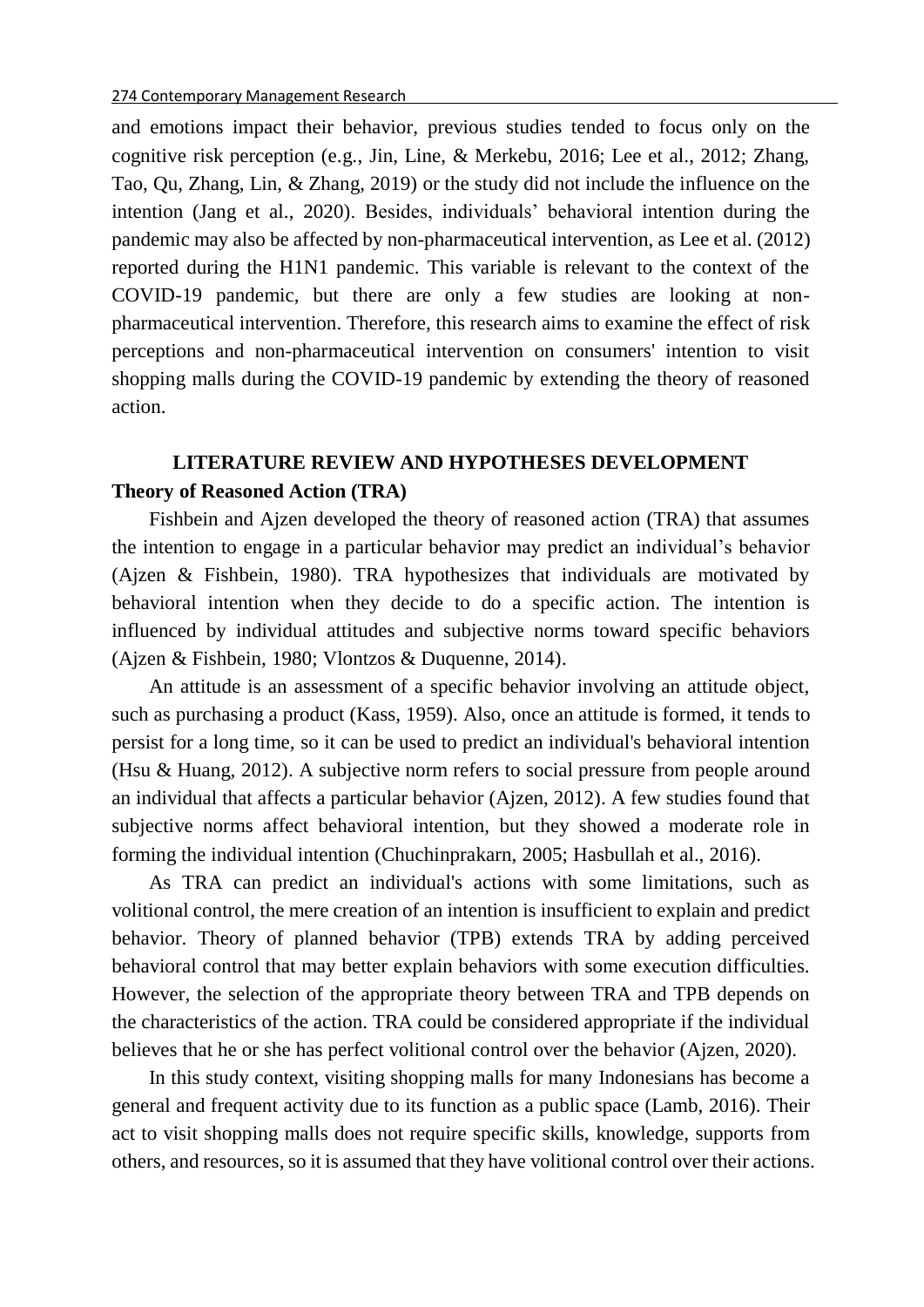As stated by Ajzen (2020), when individuals strongly believe that they can do the action if they really want it, then perceived behavioral control is no longer relevant. Rather than using TPB, this study takes an individual's emotion into account, namely affective perceived risk, as TRA has been debated due to its tendency to disregard the affective element as a predictor of behavior (Ajzen, 2011; Armitage & Conner, 2001). As such, TRA is used in this study to explain the intention to go to a shopping mall with additional variables relevant to the pandemic context.

### **Risk Perception, TRA, and the COVID-19 Pandemic**

Risk perception is an individual's recognition or value assessment about uncertain conditions regarding a particular risk (Bauer, 2001). People utilize the available methods to measure potential incidents' probability in varying conditions to measure risks (Butler & Mathews, 1987). As a result, instead of concentrating on the actual risk, many studies have looked at the idea of perceived risk because human behavior is highly affected by an individual's risk perception (Dillard et al., 2012).

Many scholars analyze perceived risk by separating it into cognitive and affective dimensions (Brug et al., 2004). Cognitive perceived risk refers to the sensitivity and severity of an individual's risk, while affective perceived risk refers to anxieties or fears about exposure to a particular risk (Sjöberg, 1998). In the early stage of research on this idea, cognitive risk perception was the main focus of many studies (Shim & You, 2015). However, the introduction of the risk-as-feelings theory has given more prominence to affective risk perception (Loewenstein et al., 2001). The affective risk perception became a more critical determinant to explain individual behavior, especially when faced with a fearful risk (Peters & Slovic, 1996).

Weyman and Kelly (1999) attained an indistinguishable conclusion of risk perception. To understand people's reactions towards a risk, it needs a social and cultural context in arising hazards, in which the variables shape the attitudes, beliefs, and behaviors of people. Previous studies found that perceived risk influences attitudes, which in turn affecting behavioral intention (Ajzen, 1985; Quintal et al., 2010). Studies from Lee (2009) and Choi et al. (2013) showed that a high degree of risk perception affects attitude and, as a result, influences the behavioral intention of individuals. Bae and Chang (2021) observed that cognitive risk affected the subjective norms that eventually increase an individual's preference towards 'untact' tourism, which refers to safer travel during the pandemic based on in-travel social distancing. In this research context, when individuals perceive COVID-19 as dangerous, they are likely to have a negative attitude toward visiting crowded places, such as shopping malls, and decrease the tendency to follow others' suggestions to visit the malls during the pandemic. These relationships are presented as follows: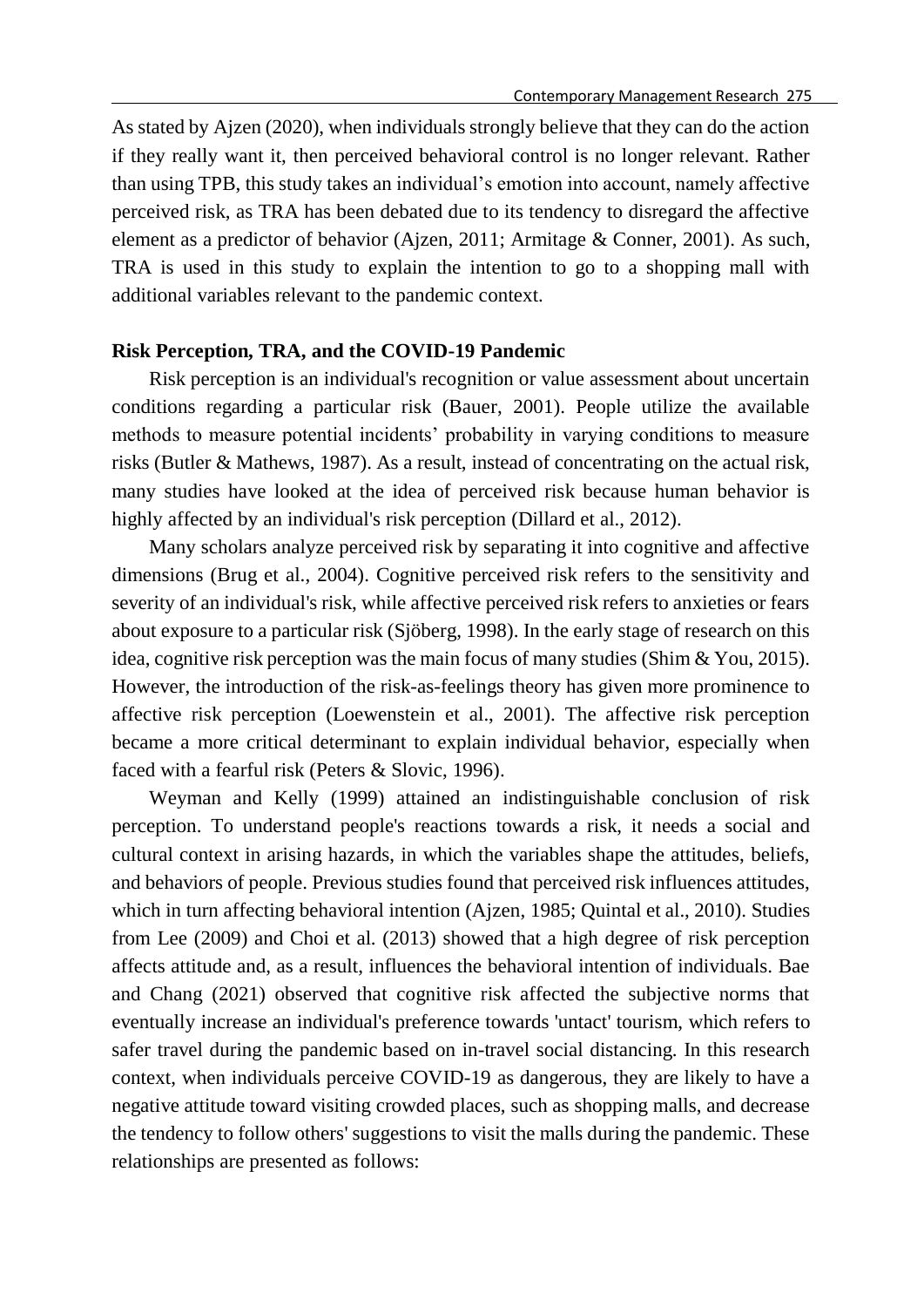- **H1.** (a) cognitive and (b) affective risk perception exert a significant negative influence on attitude.
- **H2.** (a) cognitive and (b) affective risk perception exert a significant negative influence on subjective norms.

Risk perception is also a significant antecedent of subjective standards and perceived behavioral controls (Lee, 2009). Risk perception is one of the strong predictors of adapting the non-pharmaceutical interventions (NPIs) (McCusker et al., 1989; Xu et al., 2020). Many researchers have found that risk perception is linked to the adoption of protective behaviors for health, such as keeping a social distance and washing one's hands are often linked to social distancing (Caley et al., 2008; Pistone et al., 2007; Poletti et al., 2012). Besides, Leppin and Aro (2009) showed a correlation between risk perceptions and individuals' protective behaviors, such as wearing a face mask and frequent hand washing.

Altarawneh, Mackee, & Gajendran (2018) also revealed that higher cognitive and affective risk perception results in a higher intention to perform more prevention activities. This finding is in line with a previous study by Lee et al. (2012), which shows an association between the understanding of the coronavirus pandemic shock and individuals' perceptions of health risk and non-pharmaceutical intervention. Previous research found out that hand-washing motivation is due to the cholera epidemics' fear (Curtis et al., 2009). Therefore, this assumes that those who have a higher risk perception of COVID-19 may have stricter and more frequent NPIs. Therefore, we hypothesize as follows:

**H3.** (a) cognitive and (b) affective risk perception exert a significant positive influence on non-pharmaceutical intervention.

Many studies have found that risk perception is an essential factor in decisionmaking (Stefani et al., 2008; Visschers & Siegrist, 2008). The risk perceptions and benefit perceptions speed up customer attitude orientation and behavior intention (Jarvenpaa et al., 2000). Perceived risks change a person's emotions, altering the behavioral intention to a large degree since the perceived risk could form an obstacle for a specific behavior (Kim et al., 2008). Therefore, in this study, we argue that higher risk perception will urge individuals not to visit shopping malls, that hypothesize as follows:

**H4.** (a) cognitive and (b) affective risk perception will exert a significant negative influence on mall visit intention.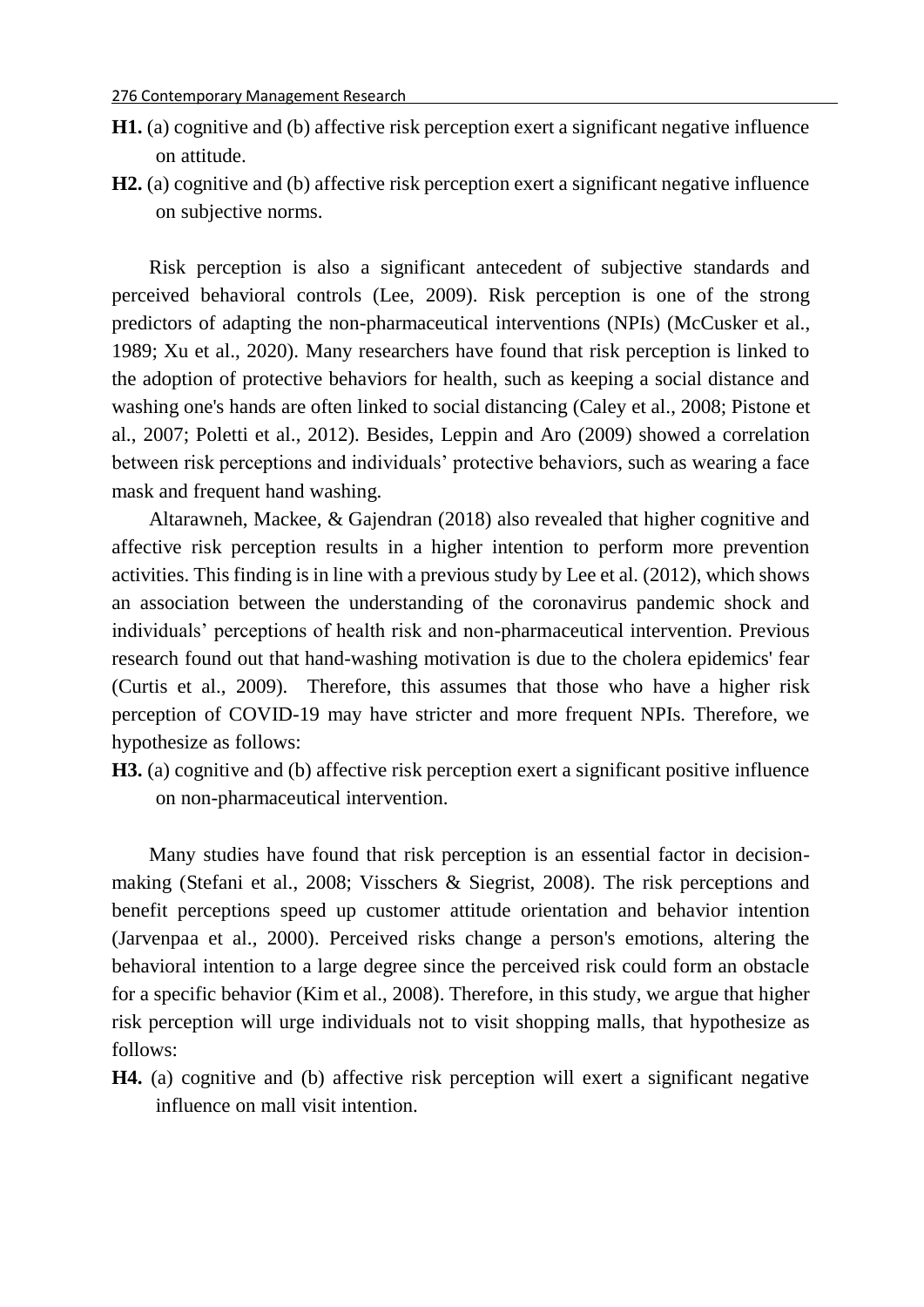Scholars agree that behavioral attitudes positively impact a person's behavior (Baker et al., 2007; Cheng et al., 2006). They noted that the positive impact of emotional responses rose, which formed a positive attitude that motivated customers to visit shopping malls and spread positive opinions (Das & Varshneya, 2017). Lower levels of risk result in a positive attitude, an increase in individuals' expectation that their family or friends would demonstrate a positive attitude to their intended behavior, and an increase in perception of their ability to perform the intended action (Jarvenpaa et al., 1999). Therefore, we proposed:

**H5.** An attitude will exert a significant positive influence on mall visit intention.

A subjective norm is customers concerned by people's important opinions and from an economic perspective that collaborates quantitatively to the shopping mall (Kumar et al., 2016). The subjective norms positively correlate with behavioral intention (Ajzen & Fishbein, 1980; Tsai, 2010). Based on this, we believe that stronger subjective norms lead to a higher intention to visit a mall. Therefore, we postulated:

**H6.** Subjective norms will exert a significant positive influence on visiting mall intention.

### **Non-pharmaceutical Intervention**

As seen during the past influenza pandemics such as MERS and SARS, vaccination was the most effective mitigation method. However, considering the period taken for the development, production, and distribution of the vaccine during the H1N1 outbreak in 2009 (Aunins et al., 2011; Halder et al., 2010). Non-pharmaceutical intervention is a public mitigation action to reduce the spread of the disease. Although non-pharmaceutical interventions (NPIs) have no treatment function, they have the advantage of more comfortable and faster utilization in the early stages of a pandemic outbreak. By implementing and encouraging strict NPIs, the spread of a virus slows down so that the healthcare system and government can have time to deal with the pandemic and research, develop, produce, and distribute vaccines antivirals (Kelso et al., 2009). Besides that, NPIs are sometimes the only containment measures used for developing and underdeveloped countries that do not have enough medical systems and resources in responding to the pandemic outbreak (Oshitani et al., 2008).

According to the Center for Disease Control and Prevention (2020), there are three types of NPI: (1) personal NPIs (everyday preventive actions such as washing hands with soap and water), (2) community NPIs (policies and strategies such as social distancing, closures), and (3) environmental NPIs (routine surface cleaning at home, school, work, and large gatherings) Personal NPIs regarding mall visit may be similar to the hygiene activities during traveling which is explained by Nicoll (2006). These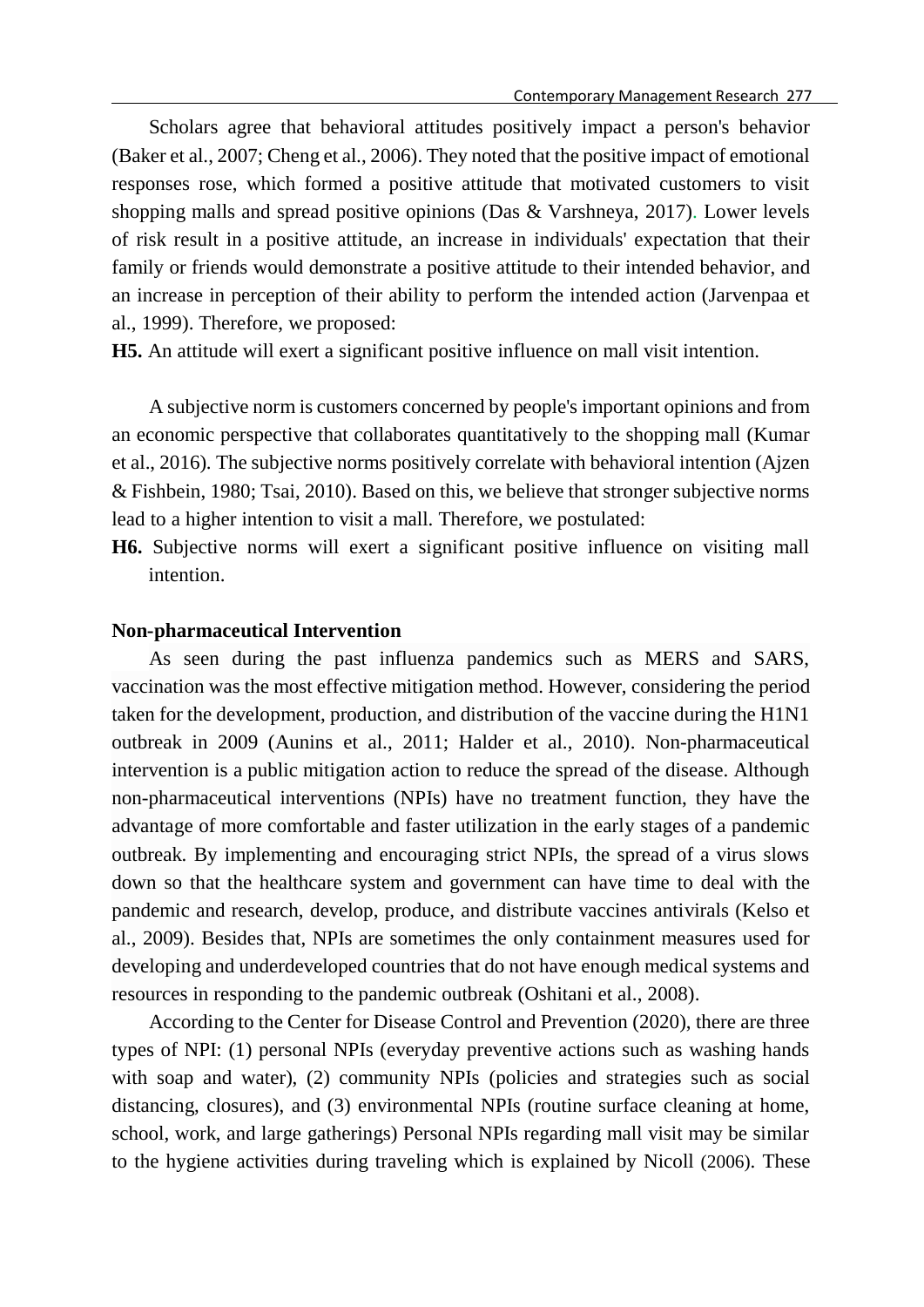NPIs include gaining a better understanding of the epidemic or pandemic, strengthening personal hygiene practices, avoiding suspicious people or areas by keeping social distancing and checking health before and after the travel. The NPIs in most countries are quite similar. For example, the CDC's personal NPIs are not only implemented in the US but also in other countries, including Indonesia, by implementing health protocols such as wearing a mask, keeping distance, and washing hands frequently to prevent COVID-19 transmission (Sulistyawati, 2020).

An individual's intention to take NPIs depends on personal risk perception that includes knowledge of COVID-19. For example, today, many people are informed by credible sources, such as the Center for Disease Control and Prevention (CDC), that indoor spaces are riskier than outdoor spaces for getting infected by the COVID-19. Insightful information from COVID-19 transmission simulation results for indoorbased customers, in which the first result is the personal protection policy, could reduce infection risks. Secondly, the opening hour restriction policy may increase transmission risk, which can cause increasing customer traffic. Thirdly, the people's capacity policy may reduce the transmission risk if managers can control customer numbers indoors and outdoors. Therefore, the combined performance of non-pharmaceutical intervention will be effective through good coordination from decision-makers (Xiao et al., 2020).

Previous studies on non-pharmaceutical intervention are mostly on the health sector that provides science-based evidence to help policymakers with modeling (Aledort et al., 2007; Davies et al., 2020) because NPIs considered as an efficient method to reduce the speed of spreading the virus during the pandemic (Benkouiten et al., 2014; Lee et al., 2012; Oshitani, 2006). Despite its usefulness during the pandemic, to the best of our knowledge, only a few researchers have studied the effect of NPI regarding behavioral intention, such as the study by Lee et al. (2012) that shows the importance of NPI to prevent travelers from H1N1. However, research by Kement et al. (2020) found that NPI was not enough to reduce the risk of travel as it did not have a significant effect on behavioral intention. These studies were conducted on different types of viruses, different levels of contagious, different countries, and different timelines. It justifies the need to test the relationship between NPI and behavioural intention. Therefore, we postulated:

**H7.** Non-pharmaceutical intervention will exert a significant positive influence on mall visit intention.

This study extends the TRA framework (Figure 1) to understand consumer intention to go to shopping malls while managing COVID-19 risk perceptions. Also, we include non-pharmaceutical intervention to understand consumer intention to go to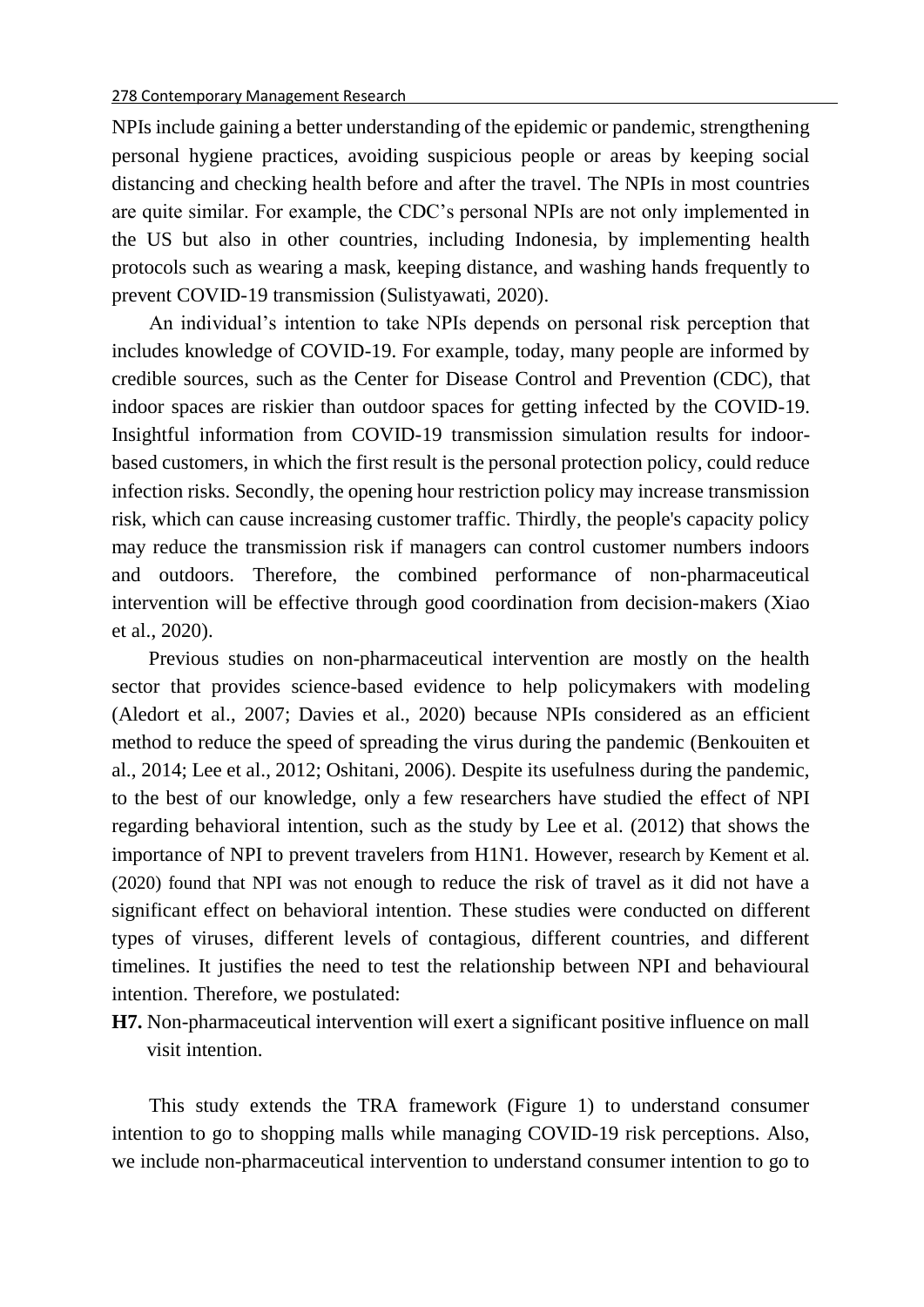shopping malls during the COVID-19 pandemic.



**Figure 1** *Conceptual Model*

### **METHODOLOGY**

This research employed a quantitative approach to examine the relationship between the variables of interest. An online survey was constructed through an online form in Google Form. The Google Form link was distributed through social media platforms such as WhatsApp, Line app, Instagram, and Twitter. After the ress6ondents finished the survey, we also asked the respondents to share the survey link to their circle of friends and their social media.

This research population was residents of Greater Jakarta who visited shopping malls after the large-scale social restrictions were loosened. Because there was no exact number of how big the population was, this study used a snowball sampling technique. We managed to collect data from 180 respondents. The measurement of each variable was adopted from the literature. Stone and Grønhaug (1993) classified perceived risk into psychological, social, financial, performance, physical, and time-related categories. In this research, we emphasized the dimensions of perceived health risk: affective and cognitive perceived risk. Each perceived risk dimension was assessed with four questions adapted from Bae and Chang (2021) and Lee et al. (2012). Attitude, subjective norm, non-pharmaceutical intervention, and mall visit intention were assessed by questions that were adopted from Lee et al. (2012). The attitude was assessed with five items, subjective norm with six items, non-pharmaceutical with six items, and mall visit intention with five items. The questionnaires were measured by a 5-point Likert scale.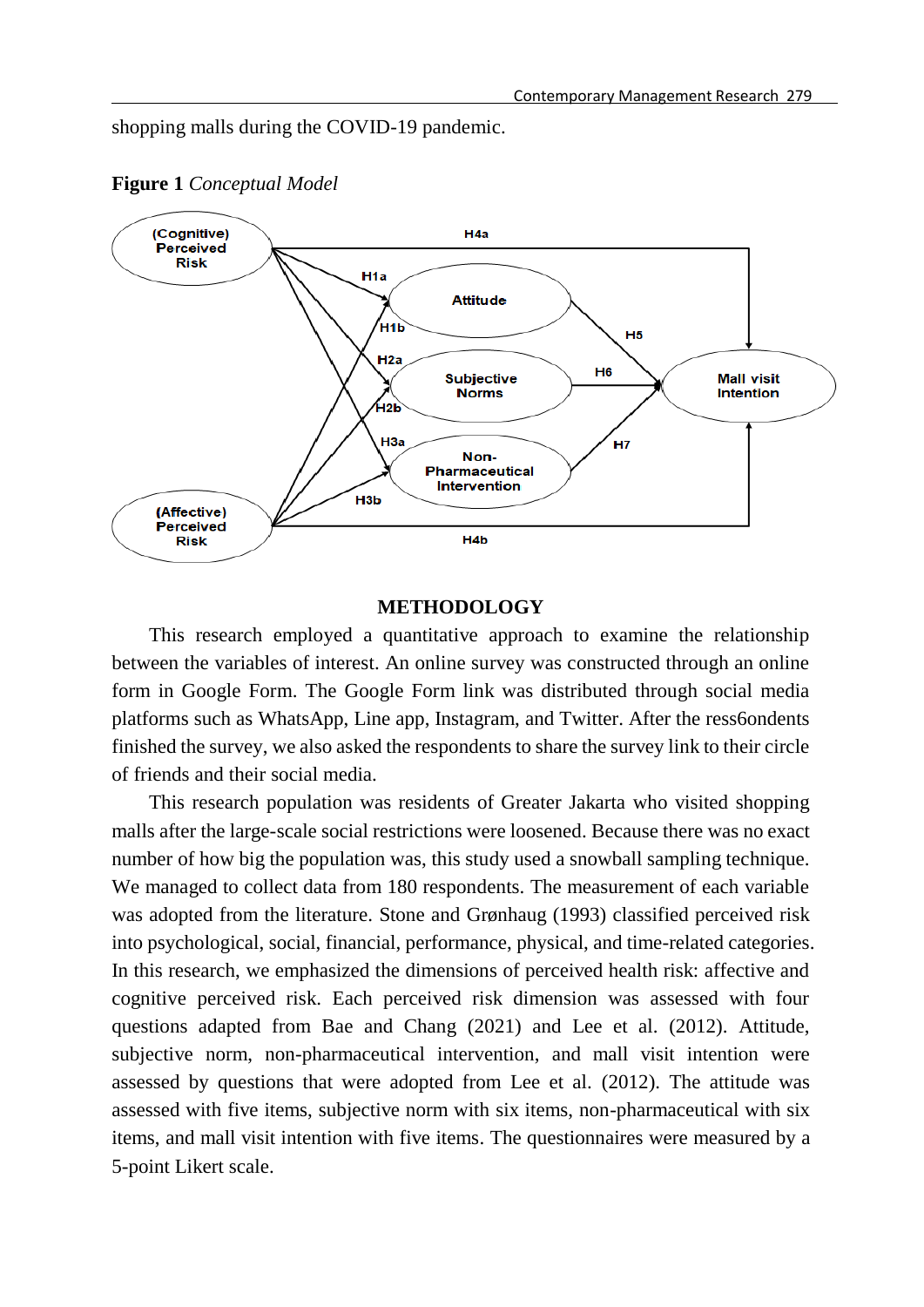A structural equation model (SEM) was used to test the hypothesis (Hair et al., 2011). PLS-SEM is suitable for the research goal that aims to predict the critical factor that affects the dependent variable, and PLS is ideal for research with a complex model with many indicators and constructs. Using SEM, multiple and interrelated dependence relationships can be estimated, create an ability to stand for observable variables in the framework and account for measurement, and define a model to explain the relationships of variables.

#### **RESULTS**

#### **Sample Profile**

We gathered 180 responses from the online survey, where 148 patrons had visited shopping malls during the transition period. Almost 60 per cent of respondents were males, with most (91.6%) of them 20-39 years old. For monthly income, more than half (61.2%) of the respondents were between IDR5,000,000 (USD 339) and IDR14,999,999 (USD 1,016). Most of the respondents visited shopping malls to buy things  $(63.2\%)$  or to eat  $(15.9\%)$  with their family  $(38.5\%)$ , friends  $(29.7\%)$ , or alone (24.3%). Considering the shopping mall closure due to the large-scale social distancing and the survey period, over half of the respondents (63.5%) visited a shopping mall less than three times during about four months.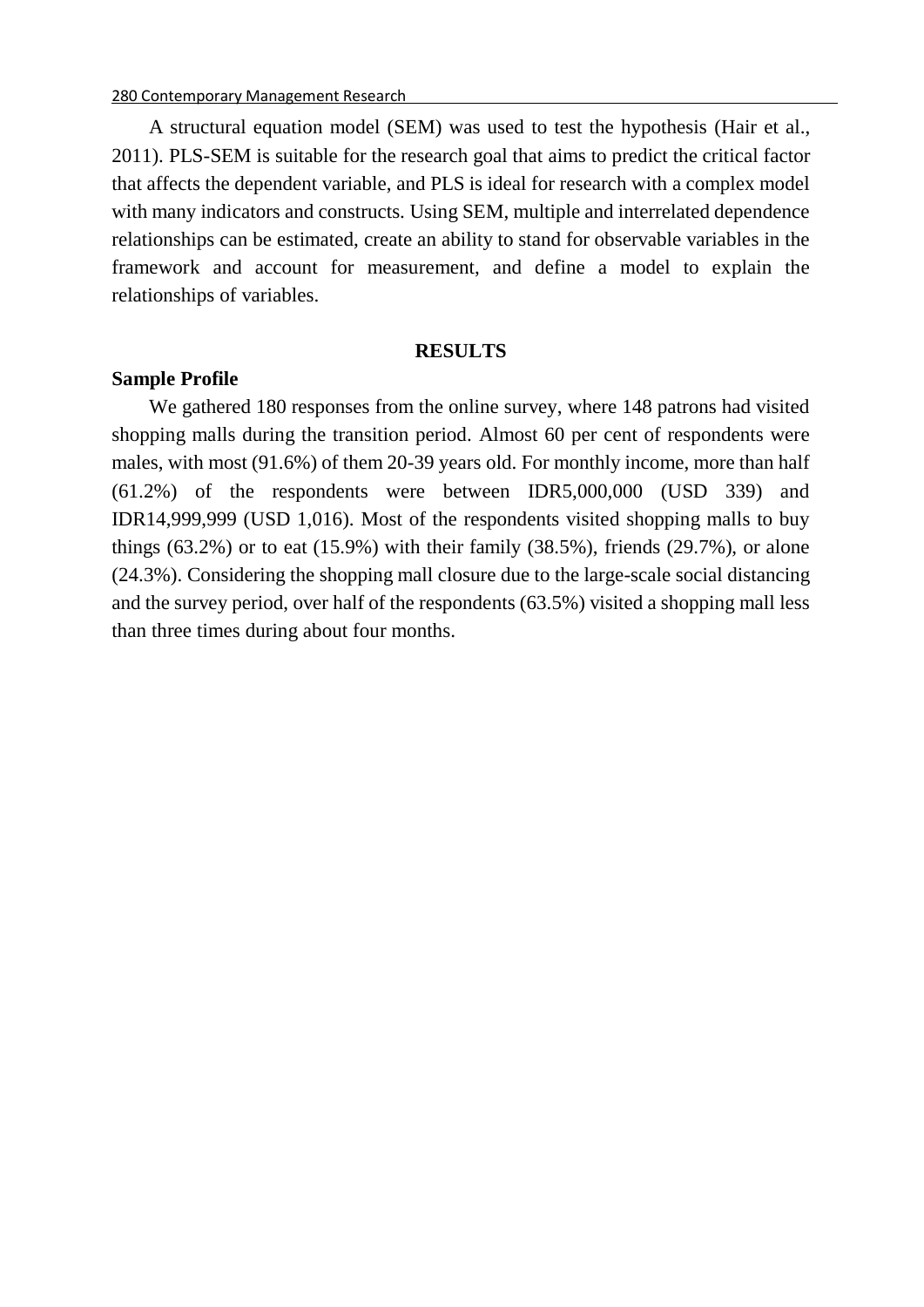| <b>Characteristics</b>  | <b>Categories</b>    | <b>Frequency</b> | Percentage |
|-------------------------|----------------------|------------------|------------|
| Gender                  | Male                 | 106              | 58.9       |
|                         | Female               | 74               | 41.1       |
| Age                     | $15-19$              | 5                | 2.8        |
|                         | 20-29                | 103              | 57.2       |
|                         | 30-39                | 62               | 34.4       |
|                         | 40-49                | 7                | 3.9        |
|                         | 50-59                | 3                | 1.7        |
| Monthly Income (IDR)*   | Less than 5 million  | 31               | 17.2       |
|                         | 5 - 9.9 million      | 64               | 35.6       |
|                         | 10 - 14.9 million    | 46               | 25.6       |
|                         | 15 - 19.9 million    | 18               | 10.0       |
|                         | 20 - 24.9 million    | 9                | 5.0        |
|                         | Over 25 million      | 6                | 3.3        |
|                         | No answer            | 6                | 3.3        |
| <b>Education level</b>  | Junior high school   | $\mathbf{1}$     | 0.6        |
|                         | High school          | 17               | 9.4        |
|                         | Bachelor's degree    | 148              | 82.2       |
|                         | Master's degree      | 10               | 5.6        |
|                         | Doctoral degree      | 1                | 0.6        |
|                         | No answer            | 3                | 1.7        |
| <b>Number of visits</b> | Less than 3 times    | 94               | 63.5       |
|                         | 3-5 times            | 41               | 27.7       |
|                         | 6-8 times            | 8                | 5.4        |
|                         | More than 8 times    | 5                | 3.4        |
| Companion               | Alone                | 36               | 24.3       |
|                         | Family with no child | 44               | 29.7       |
|                         | Family with child    | 13               | 8.8        |
|                         | Friend               | 44               | 29.7       |

**Table 1** *Demographic Information*

\* Note: As of October 20, 2020, IDR 1 million equals USD67.71

# **Reliability and Validity**

Structural equation modeling (SEM) was adopted for an analysis of the survey. Before analyzing through SEM, a validity and reliability analysis and correlation analysis were conducted to verify whether the survey results displayed meaningful results. Based on the findings, three items were not valid or had a factor loading value of below 0.4 (Hair et al., 2011). After recalculation, all remaining items were valid with a factor loading range from 0.561 to 0.917. After that, the results showed that all valid items met the minimum requirement for the AVE value and the composite reliability, which was 0.5 for AVE and 0.7 for composite reliability (Hair et al., 2011). Table 2 presents the findings of the measurement model.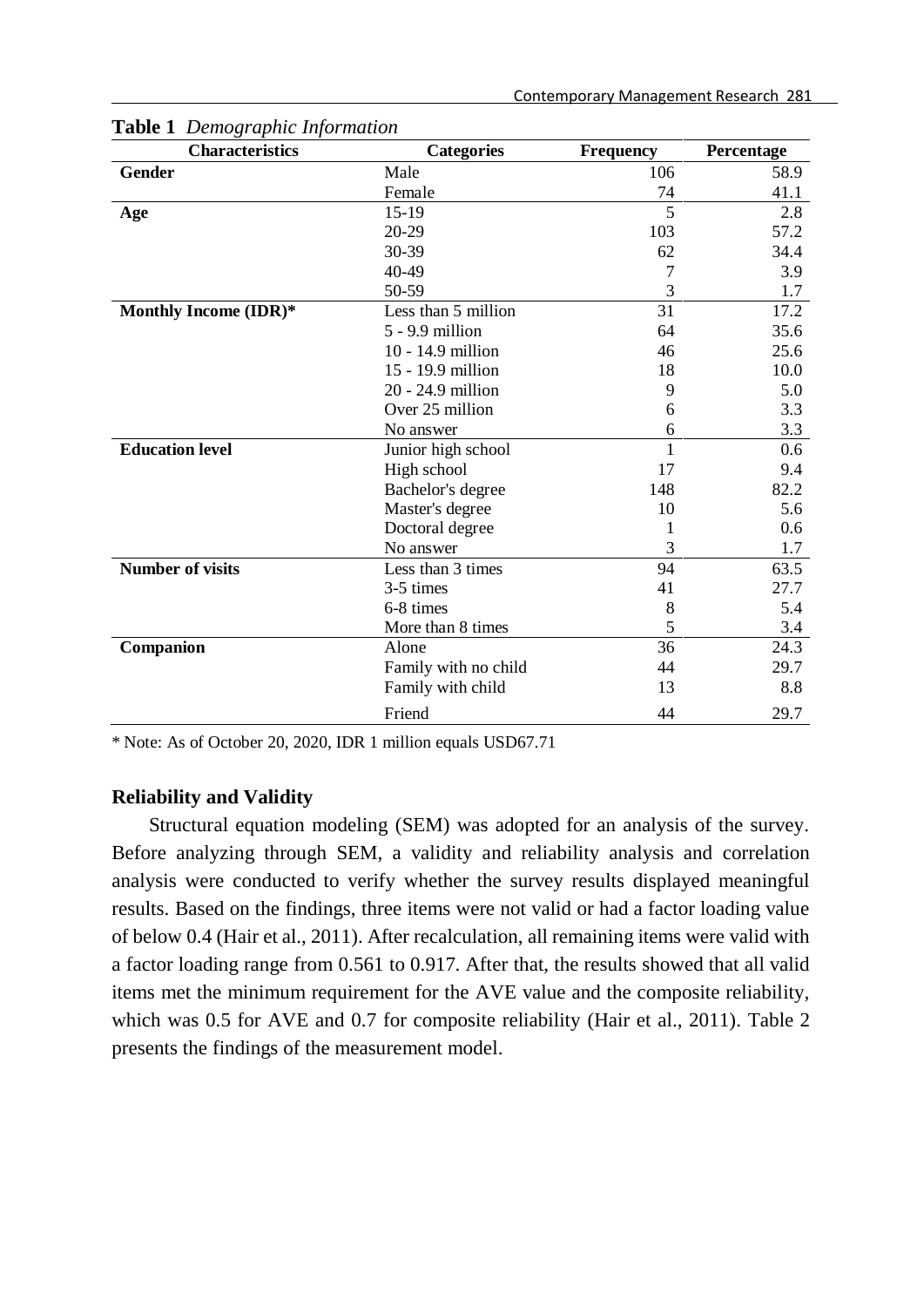282 Contemporary Management Research

| <b>Lavic</b> 2 validly and Reliability Finalitys | <b>Descriptive Statistic</b> |                  |                | <b>Convergent Validity</b> |                    |  |
|--------------------------------------------------|------------------------------|------------------|----------------|----------------------------|--------------------|--|
| <b>Variable</b>                                  |                              | <b>Standard</b>  | <b>Factor</b>  |                            | Composite          |  |
|                                                  | <b>Mean</b>                  | <b>Deviation</b> | <b>Loading</b> | <b>AVE</b>                 | <b>Reliability</b> |  |
| Cognitive perceived risk                         |                              |                  |                | 0.624                      | 0.832              |  |
| CPR1                                             | 4.161                        | 0.877            | 0.813          |                            |                    |  |
| CPR3                                             | 3.950                        | 0.950            | 0.821          |                            |                    |  |
| CPR4                                             | 3.850                        | 1.072            | 0.732          |                            |                    |  |
| Affective perceived risk                         |                              |                  |                | 0.719                      | 0.911              |  |
| APR1                                             | 4.117                        | 0.927            | 0.858          |                            |                    |  |
| APR <sub>2</sub>                                 | 4.411                        | 0.881            | 0.837          |                            |                    |  |
| APR3                                             | 4.272                        | 0.887            | 0.873          |                            |                    |  |
| APR4                                             | 4.278                        | 0.796            | 0.823          |                            |                    |  |
| Attitude                                         |                              |                  |                | 0.742                      | 0.935              |  |
| ATI1                                             | 2.517                        | 0.997            | 0.802          |                            |                    |  |
| ATI <sub>2</sub>                                 | 2.161                        | 0.973            | 0.885          |                            |                    |  |
| ATI3                                             | 2.211                        | 1.054            | 0.877          |                            |                    |  |
| ATI4                                             | 2.306                        | 0.967            | 0.892          |                            |                    |  |
| ATI5                                             | 2.189                        | 1.099            | 0.847          |                            |                    |  |
| Non-pharmaceutical                               |                              |                  |                | 0.546                      | 0.878              |  |
| intervention                                     |                              |                  |                |                            |                    |  |
| NPI1                                             | 4.817                        | 0.477            | 0.812          |                            |                    |  |
| NPI <sub>2</sub>                                 | 4.861                        | 0.377            | 0.765          |                            |                    |  |
| NPI3                                             | 4.711                        | 0.628            | 0.731          |                            |                    |  |
| NPI <sub>4</sub>                                 | 4.856                        | 0.473            | 0.714          |                            |                    |  |
| NPI <sub>5</sub>                                 | 4.728                        | 0.585            | 0.673          |                            |                    |  |
| NPI <sub>6</sub>                                 | 4.633                        | 0.657            | 0.733          |                            |                    |  |
| Subjective norms                                 |                              |                  |                | 0.617                      | 0.889              |  |
| SJN1                                             | 2.450                        | 1.076            | 0.784          |                            |                    |  |
| SJN <sub>2</sub>                                 | 2.139                        | 0.924            | 0.886          |                            |                    |  |
| SJN3                                             | 3.156                        | 1.163            | 0.751          |                            |                    |  |
| SJN4                                             | 2.817                        | 1.118            | 0.794          |                            |                    |  |
| SJN5                                             | 2.006                        | 0.946            | 0.701          |                            |                    |  |
| Mall visit intention                             |                              |                  |                | 0.629                      | 0.891              |  |
| INT1                                             | 2.444                        | 1.107            | 0.910          |                            |                    |  |
| INT <sub>2</sub>                                 | 2.356                        | 1.083            | 0.917          |                            |                    |  |
| INT3                                             | 1.572                        | 0.843            | 0.561          |                            |                    |  |
| INT4                                             | 2.544                        | 1.117            | 0.889          |                            |                    |  |
| INT <sub>5</sub>                                 | 2.294                        | 1.172            | 0.610          |                            |                    |  |

|  | <b>Table 2</b> Validity and Reliability Findings |  |
|--|--------------------------------------------------|--|
|  |                                                  |  |

As presented in Table 3, the square root of the AVE of each variable was greater than its correlation to other variables. Hence, all the variables passed the discriminant validity test. This finding was supported by the validity test results based on HTMT that showed none of the constructs had an HTMT ratio greater than 0.9 (Table 4) and the outer model multicollinearity test with VIF values less than 3.3 (Table 5).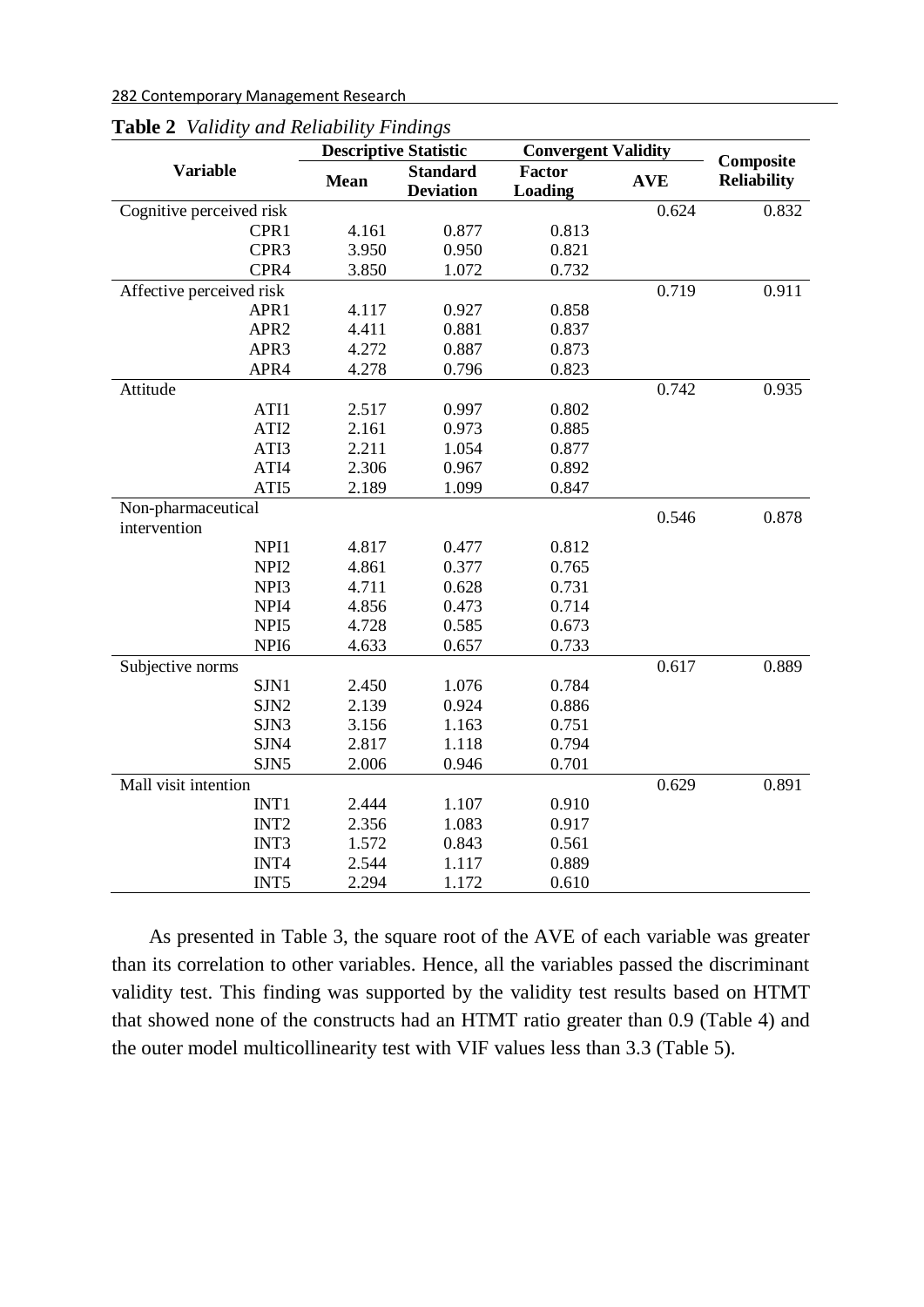|            | <b>Affective</b><br><b>Perceived</b><br><b>Risk</b><br>(APR) | <b>Attitude</b><br>(ATI) | Cognitive<br><b>Perceived</b><br><b>Risk</b><br>(CPR) | <b>Mall Visit</b><br><b>Intention</b><br>(INT) | Non-<br><b>Pharmaceutical</b><br><b>Intervention</b><br>(NPI) | <b>Subjective</b><br><b>Norm</b><br>(SJN) |
|------------|--------------------------------------------------------------|--------------------------|-------------------------------------------------------|------------------------------------------------|---------------------------------------------------------------|-------------------------------------------|
| <b>APR</b> | 0.848                                                        |                          |                                                       |                                                |                                                               |                                           |
| <b>ATI</b> | $-0.239$                                                     | 0.861                    |                                                       |                                                |                                                               |                                           |
| <b>CPR</b> | 0.611                                                        | $-0.294$                 | 0.790                                                 |                                                |                                                               |                                           |
| <b>INT</b> | $-0.144$                                                     | 0.767                    | $-0.250$                                              | 0.793                                          |                                                               |                                           |
| <b>NPI</b> | 0.372                                                        | $-0.238$                 | 0.388                                                 | $-0.197$                                       | 0.739                                                         |                                           |
| <b>SJN</b> | $-0.197$                                                     | 0.704                    | $-0.269$                                              | 0.605                                          | $-0.196$                                                      | 0.786                                     |

**Table 3** *Discriminant Validity Based on Fornell-Larcker Criterion*

**Table 4** *Discriminant Validity based on HTMT*

|            | <b>Affective</b><br><b>Perceived</b><br><b>Risk</b><br>(APR) | <b>Attitude</b><br>(ATI) | Cognitive<br><b>Perceived</b><br><b>Risk</b><br>(CPR) | <b>Mall Visit</b><br><b>Intention</b><br>(INT) | Non-<br><b>Pharmaceutical</b><br><b>Intervention</b><br>(NPI) | <b>Subjective</b><br><b>Norm</b><br>(SJN) |
|------------|--------------------------------------------------------------|--------------------------|-------------------------------------------------------|------------------------------------------------|---------------------------------------------------------------|-------------------------------------------|
| <b>APR</b> |                                                              |                          |                                                       |                                                |                                                               |                                           |
| <b>ATI</b> | 0.263                                                        |                          |                                                       |                                                |                                                               |                                           |
| <b>CPR</b> | 0.763                                                        | 0.327                    |                                                       |                                                |                                                               |                                           |
| <b>INT</b> | 0.180                                                        | 0.867                    | 0.319                                                 |                                                |                                                               |                                           |
| <b>NPI</b> | 0.426                                                        | 0.270                    | 0.486                                                 | 0.258                                          |                                                               |                                           |
| <b>SJN</b> | 0.219                                                        | 0.788                    | 0.321                                                 | 0.694                                          | 0.235                                                         |                                           |
|            |                                                              |                          |                                                       |                                                |                                                               |                                           |

**Table 5** *Multicollinearity Testing*

|            | <b>Affective</b><br><b>Perceived</b><br><b>Risk</b><br>(APR) | <b>Attitude</b><br>(ATI) | Cognitive<br><b>Perceived</b><br><b>Risk</b><br>(CPR) | <b>Mall Visit</b><br><b>Intention</b><br>(INT) | Non-<br><b>Pharmaceutical</b><br><b>Intervention</b><br>(NPI) | <b>Subjective</b><br><b>Norm</b><br>(SJN) |
|------------|--------------------------------------------------------------|--------------------------|-------------------------------------------------------|------------------------------------------------|---------------------------------------------------------------|-------------------------------------------|
| <b>APR</b> |                                                              | 1.596                    |                                                       | 1.658                                          | 1.596                                                         | 1.596                                     |
| <b>ATI</b> |                                                              |                          |                                                       | 2.054                                          |                                                               |                                           |
| <b>CPR</b> |                                                              | 1.596                    |                                                       | 1.733                                          | 1.596                                                         | 1.596                                     |
| <b>INT</b> |                                                              |                          |                                                       |                                                |                                                               |                                           |
| <b>NPI</b> |                                                              |                          |                                                       | 1.240                                          |                                                               |                                           |
| <b>SJN</b> |                                                              |                          |                                                       | 2.000                                          |                                                               |                                           |

# **Hypothesis Testing**

This research tests the hypotheses using PLS-SEM (bootstrapping into 5,000 samples). Due to the small sample size, this study looked at both the p-value, confidence interval, and effect size to determine the significance of the relationship. During the pandemic, individuals' perceived health risk may affect their intention to visit shopping malls. This study aims to extend TRA in predicting mall visit intention during the pandemic by integrating perceived risk and non-pharmaceutical intervention. In addition to the conceptual model presented in Figure 1, we also prepare two competing models to examine the relative importance of perceived risk, non-pharmaceutical intervention, attitude, and subjective norms in explaining mall visit intention. All path diagrams are presented in Figure 2.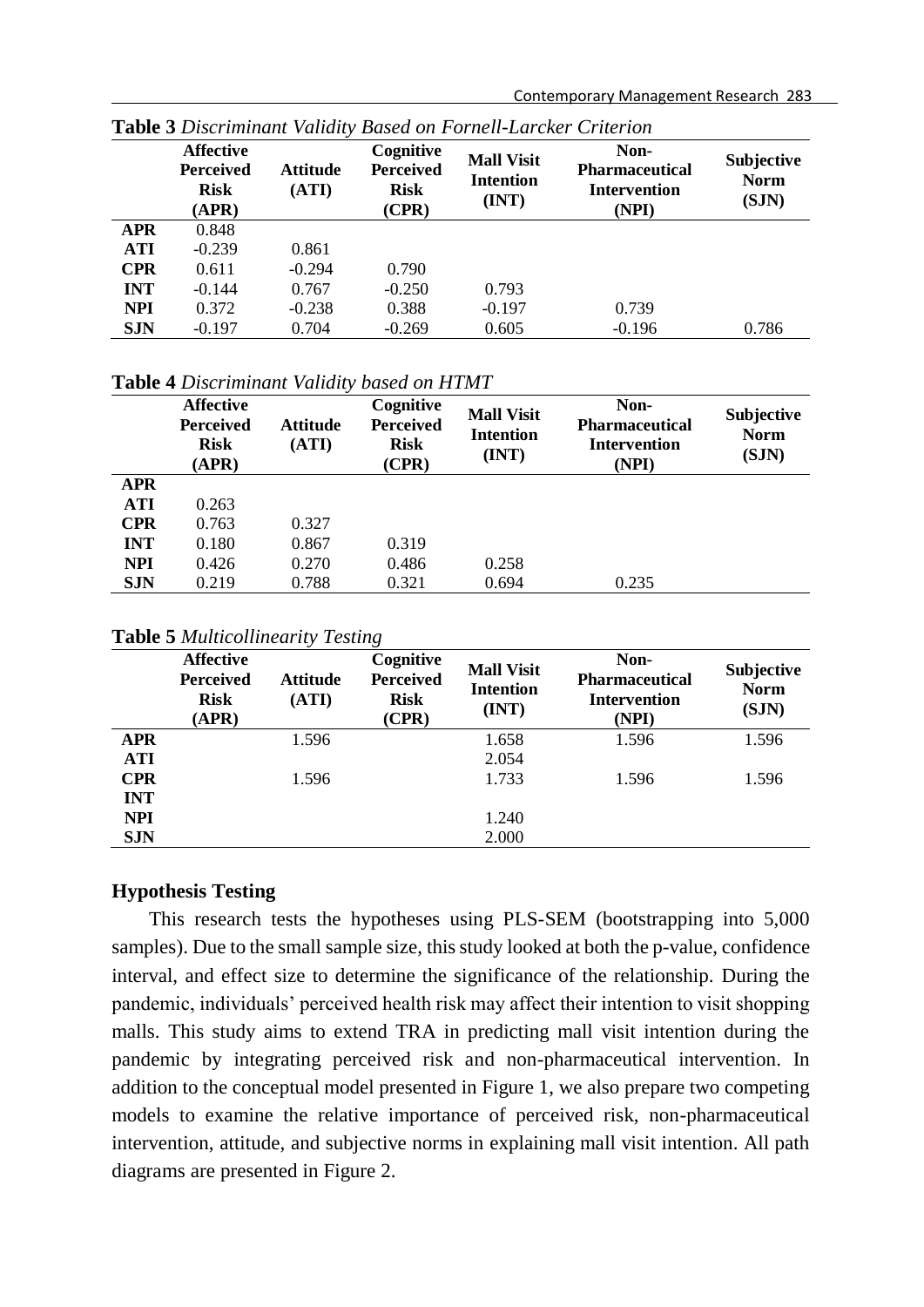Model 1 only examined the effect of cognitive and affective perceived risk on consumers' intention to visit shopping malls. Both dimensions of perceived risk could explain the variability of mall visit intention by 9 percent. However, cognitive perceived risk was the only variable affecting mall visit intention ( $\beta$  = -0.299, p<0.001).

Model 2 used TRA to predict mall visit intention and showed that attitude and subjective norms explained mall visit intention by 59.7 percent. The path analysis gave evidence that TRA was a suitable model to predict consumers' intention to visit shopping malls due to its high R-square. Attitude toward mall visit intention had a significantly greater influence on mall visit intention ( $\beta = 0.675$ , p<0.001) than subjective norms ( $\beta$  = 0.131, p<0.05).

Model 3 integrated TRA with perceived risk and non-pharmaceutical intervention. All antecedents could explain the mall visit intention by 60.2 percent. This model was significantly superior to Model 1 as it increased the R-square by 51.2 percent. Compared to Model 2, the third model did not substantially increase the R-square since the direct effects of perceived risk and non-pharmaceutical intervention on mall visit intention were not significant. However, this model showed the significance of perceived risk in affecting TRA and non-pharmaceutical intervention. The perceived risk explained the variability of attitude by 9.2 percent, subjective norms by 7.4 percent, and non-pharmaceutical intervention by 18 percent. This model showed that the presence of attitude and subjective norms as mediating variables caused the direct effect of cognitive risk on mall visit intention to turn non-significant. It indicated that attitude and subjective norms fully mediate the relationship between cognitive perceived risk and mall visit intention.

As presented in Table 6, five hypotheses were supported. Between two dimensions of perceived risk, only cognitive perceived risk had a significant negative influence on the attitude toward visiting shopping malls ( $\beta$  = -0.236, p < 0.05), subjective norms ( $\beta$  $= -0.237$ , p < 0.05), and a positive effect on non-pharmaceutical intervention ( $\beta = 0.256$ ,  $p < 0.05$ ), while the effect of affective perceived risk on attitude towards visiting shopping malls ( $\beta$  = -0.095, p = 0.141) and subjective norms ( $\beta$  = -0.053, p = 0.282) were not significant. The output showed that affective perceived risk only had a significant positive effect on non-pharmaceutical intervention ( $\beta$  = 0.216, p < 0.05). For the relationship between perceived risk and mall visit intention, this study found that neither cognitive perceived risk (β = -0.064, p = 0.187) nor affective perceived risk (β  $= 0.088$ ,  $p = 0.067$ ) had a significant direct effect on mall visit intention. For the mediating variable, attitude towards visiting a shopping mall  $(\beta = 0.677, p \le 0.001)$  had a significant positive effect on mall visit intention. The other two mediators, subjective norms ( $\beta$  = 0.125, p = 0.058) and non-pharmaceutical intervention ( $\beta$  = -0.019, p = 0.319) did not affect mall visit intention. Based on these findings, this study provides a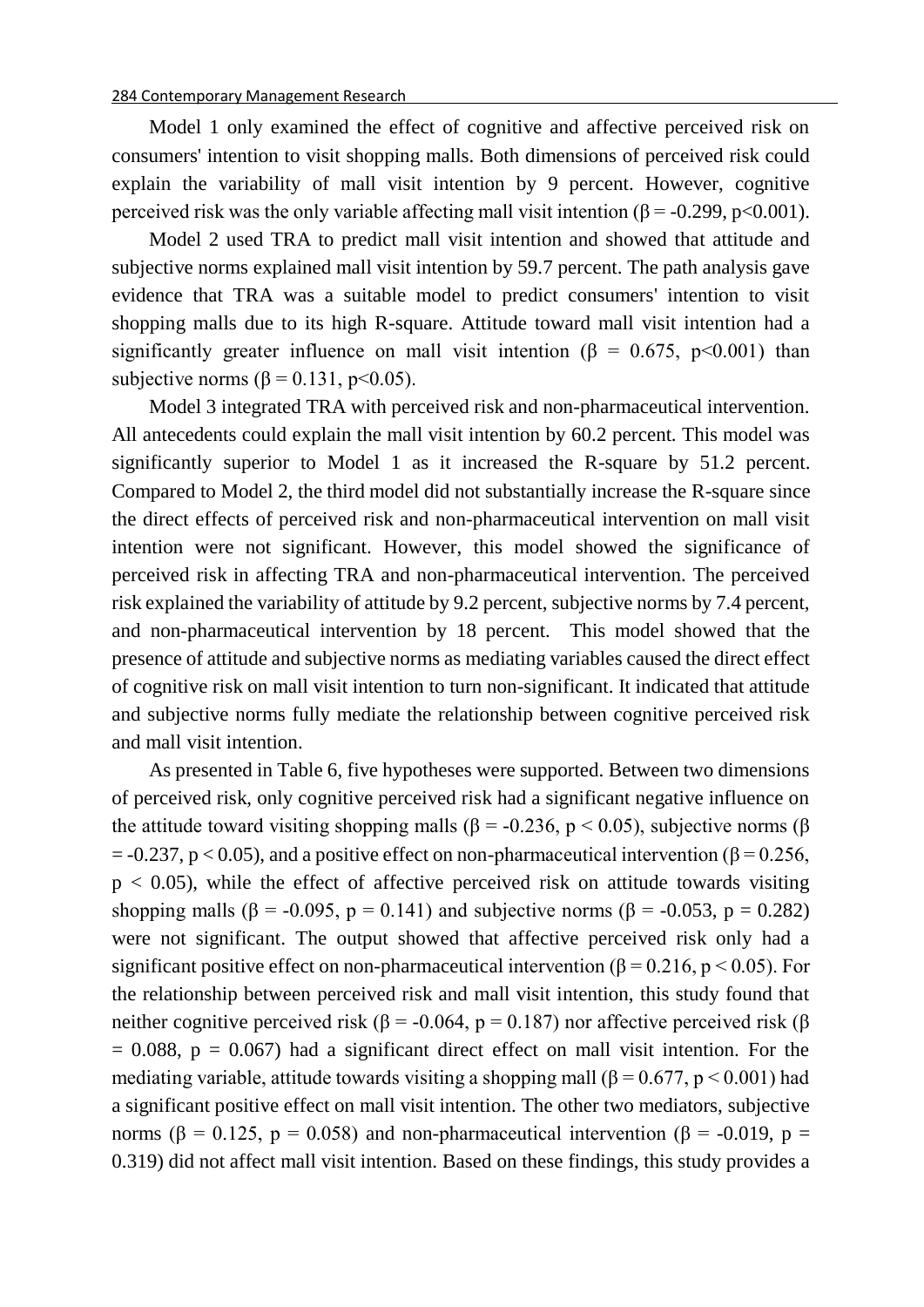competing model (Model 4) by excluding affective perceived risk as most of its effect on other variables in Models 1 and 3 were not significant. The results of the competing model were similar to Model 3, and the omission of affective perceived risk only had a small effect on the changes of  $\mathbb{R}^2$ .

| Hypothesis            | Path        | Standard | t-value                 | Confidence |          | $\overline{f^2}$ | Remark        |  |
|-----------------------|-------------|----------|-------------------------|------------|----------|------------------|---------------|--|
|                       | Coefficient | Error    |                         | Interval   |          |                  |               |  |
|                       |             |          |                         | 5%         | 95%      |                  |               |  |
| <b>Model 1:</b>       |             |          |                         |            |          |                  |               |  |
| $CPR \rightarrow INT$ | $-0.299$    | 0.084    | $3.543**$               | $-0.438$   | $-0.181$ | 0.06             | Supported     |  |
| $APR \rightarrow INT$ | $-0.001$    | 0.095    | 0.006                   | $-0.175$   | 0.128    | 0.00             | Not supported |  |
| $R^2$ INT = 0.090     |             |          |                         |            |          |                  |               |  |
| <b>Model 2:</b>       |             |          |                         |            |          |                  |               |  |
| $ATI \rightarrow INT$ | 0.675       | 0.083    | 8.111**                 | 0.525      | 0.801    | 0.572            | Supported     |  |
| $SIM \rightarrow INT$ | 0.131       | 0.077    | 1.705*                  | 0.011      | 0.264    | 0.021            | Supported     |  |
| $R^2$ INT = 0.597     |             |          |                         |            |          |                  |               |  |
| Model 3:              |             |          |                         |            |          |                  |               |  |
| $CPR \rightarrow ATI$ | $-0.236$    | 0.083    | 2.849*                  | $-0.378$   | $-0.100$ | 0.039            | Supported     |  |
| $APR \rightarrow ATI$ | $-0.095$    | 0.088    | 1.074                   | $-0.240$   | 0.050    | 0.006            | Not supported |  |
| $CPR \rightarrow SIN$ | $-0.237$    | 0.085    | 2.784*                  | $-0.386$   | $-0.107$ | 0.038            | Supported     |  |
| $APR \rightarrow$ SJN | $-0.053$    | 0.091    | 0.577                   | $-0.202$   | 0.105    | 0.002            | Not supported |  |
| $CPR \rightarrow NPI$ | 0.256       | 0.093    | 2.745*                  | 0.106      | 0.411    | 0.050            | Supported     |  |
| $APR \rightarrow NPI$ | 0.216       | 0.103    | $2.103*$                | 0.049      | 0.394    | 0.036            | Supported     |  |
| $CPR \rightarrow INT$ | $-0.064$    | $-0.072$ | 0.890                   | $-0.171$   | 0.061    | 0.006            | Not supported |  |
| $APR \rightarrow INT$ | 0.088       | 0.059    | 1.497                   | $-0.080$   | 0.186    | 0.012            | Not supported |  |
| $ATI \rightarrow INT$ | 0.677       | 0.083    | 8.119**                 | 0.531      | 0.803    | 0.560            | Supported     |  |
| $SIM \rightarrow INT$ | 0.125       | 0.080    | 1.576                   | 0.000      | 0.263    | 0.020            | Not supported |  |
| $NPI \rightarrow INT$ | $-0.019$    | $-0.041$ | 0.471                   | $-0.091$   | 0.043    | 0.001            | Not supported |  |
| $R^2$ ATI = 0.092     |             |          |                         |            |          |                  |               |  |
| $R^2$ SJN = 0.074     |             |          |                         |            |          |                  |               |  |
| $R^2$ NPI = 0.180     |             |          |                         |            |          |                  |               |  |
| $R^2$ INT = 0.602     |             |          |                         |            |          |                  |               |  |
| <b>Model 4:</b>       |             |          |                         |            |          |                  |               |  |
| $CPR \rightarrow ATI$ | $-0.333$    | 0.063    | 5.276**                 | $-0.448$   | $-0.242$ | 0.125            | Supported     |  |
| $CPR \rightarrow SIN$ | $-0.270$    | 0.071    | $3.791**$               | $-0.390$   | $-0.153$ | 0.079            | Supported     |  |
| $CPR \rightarrow NPI$ | 0.463       | 0.063    | 7.358**                 | 0.359      | 0.563    | 0.273            | Supported     |  |
| $CPR \rightarrow INT$ | $-0.030$    | 0.062    | 0.485                   | $-0.132$   | 0.066    | 0.002            | Not supported |  |
| $ATI \rightarrow INT$ | 0.667       | 0.082    | $7.722**$               | 0.518      | 0.801    | 0.532            | Supported     |  |
| $SIM \rightarrow INT$ | 0.127       | 0.082    | 1.551                   | $-0.003$   | 0.260    | 0.020            | Not supported |  |
| $NPI \rightarrow INT$ | $-0.002$    | 0.044    | 0.039                   | $-0.083$   | 0.064    | 0.000            | Not supported |  |
| $R^2$ ATI = 0.111     |             |          |                         |            |          |                  |               |  |
| $R^2$ SJN = 0.073     |             |          |                         |            |          |                  |               |  |
| $R^2$ NPI = 0.214     |             |          |                         |            |          |                  |               |  |
| $R^2$ INT = 0.598     |             |          |                         |            |          |                  |               |  |
| *significant at 0.05  |             |          | ** significant at 0.001 |            |          |                  |               |  |

# **Table 6** *Results of Hypothesis Testing*

Note: CPR: cognitive perceived risk, APR: affective perceived risk, ATI: attitude toward visiting a shopping mall, SJN: subjective norm, NPI: non-pharmaceutical intervention, INT: mall visit intention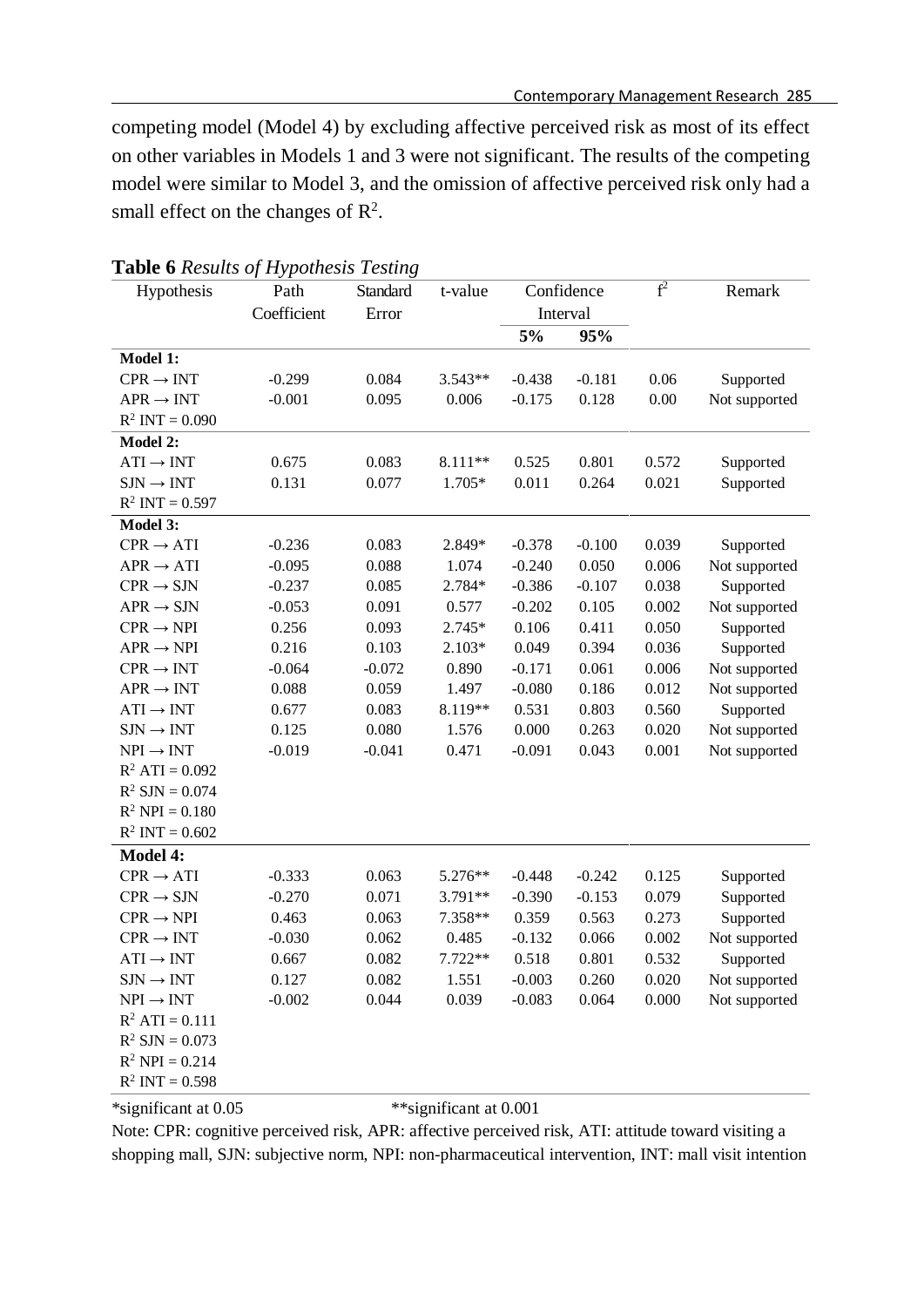



<Model 3>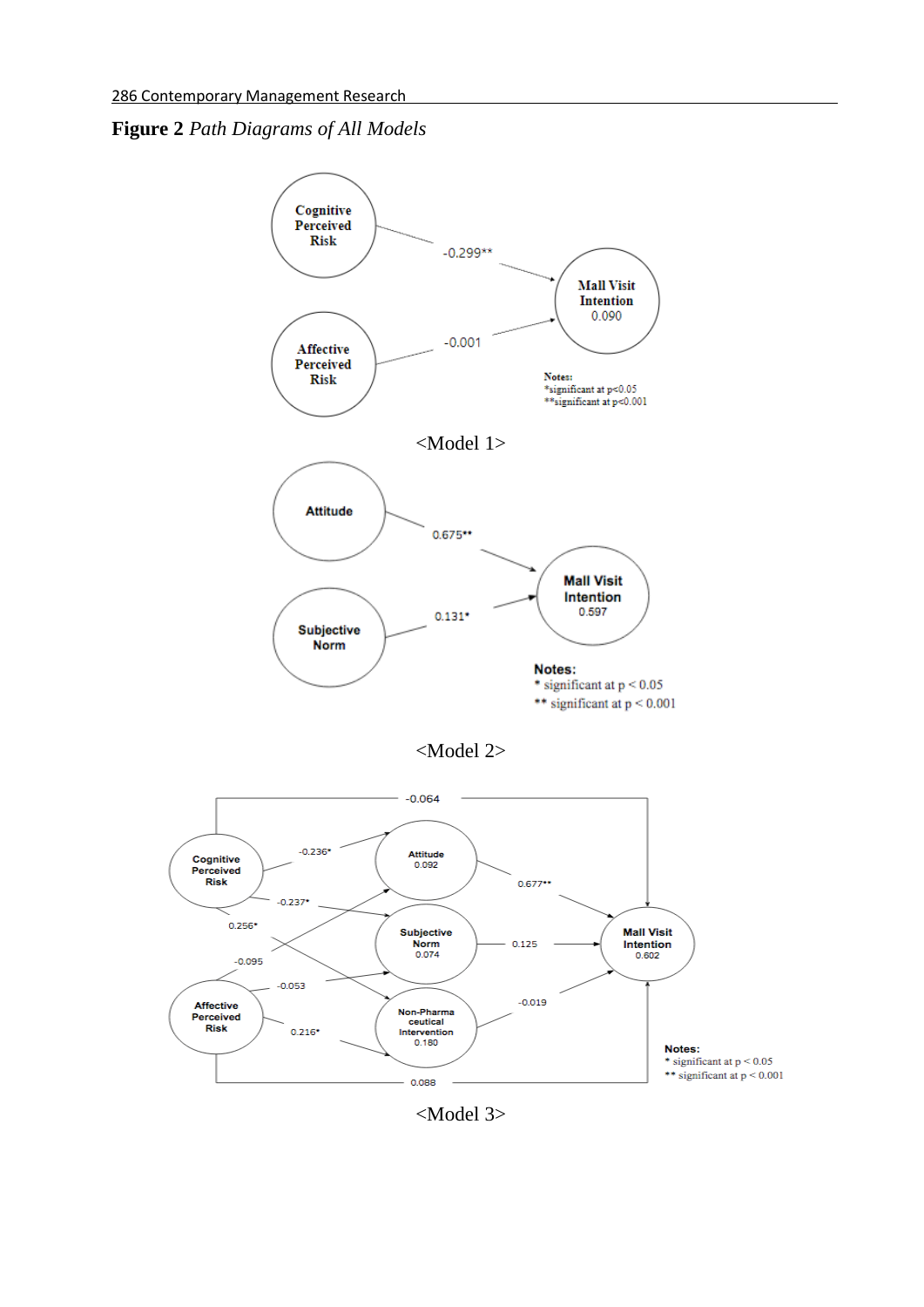

<Model 4>

As this study had an uneven distribution of samples based on age, gender, and mall visit frequency, we performed a multigroup analysis. Due to the great difference in the number of samples based on age and mall visit frequency, this study classified them into two groups only to make the proportion become slightly balanced. Table 7 shows that almost all groups do not have a significant difference of effects, except mall visit frequency. Respondents who visit shopping malls more frequently had a significantly greater effect of affective risk perception on their attitude toward visiting the shopping mall.

|                        | Age                  |         | Gender      |                 | Mall visit frequency/month |               |  |
|------------------------|----------------------|---------|-------------|-----------------|----------------------------|---------------|--|
|                        | $(Younger - Older*)$ |         |             | (Female - Male) |                            | $(High-Low*)$ |  |
| Path                   | Path                 |         | Path        |                 | Path                       |               |  |
|                        | coefficient          | p-value | coefficient | p-value         | coefficient                | p-value       |  |
|                        | diff.                |         | diff.       |                 | diff.                      |               |  |
| $CPR \rightarrow ATI$  | 0.140                | 0.221   | 0.064       | 0.333           | $-0.270$                   | 0.803         |  |
| $APR \rightarrow ATI$  | 0.189                | 0.137   | 0.042       | 0.407           | 0.346                      | $0.038*$      |  |
| $CPR \rightarrow$ S.IN | 0.249                | 0.151   | 0.122       | 0.224           | $-0.163$                   | 0.803         |  |
| $APR \rightarrow SJN$  | 0.043                | 0.415   | $-0.063$    | 0.645           | 0.218                      | 0.133         |  |
| $CPR \rightarrow NPI$  | $-0.023$             | 0.515   | 0.306       | 0.116           | $-0.034$                   | 0.543         |  |
| $APR \rightarrow NPI$  | 0.031                | 0.446   | $-0.103$    | 0.716           | $-0.142$                   | 0.670         |  |
| $CPR \rightarrow INT$  | 0.028                | 0.425   | $-0.045$    | 0.617           | $-0.110$                   | 0.688         |  |
| $APR \rightarrow INT$  | $-0.146$             | 0.853   | 0.048       | 0.340           | 0.244                      | 0.090         |  |
| $ATI \rightarrow INT$  | 0.295                | 0.068   | $-0.192$    | 0.893           | $-0.018$                   | 0.547         |  |
| $SIM \rightarrow INT$  | $-0.221$             | 0.874   | 0.091       | 0.269           | $-0.023$                   | 0.537         |  |
| $NPI \rightarrow INT$  | 0.131                | 0.097   | $-0.072$    | 0.772           | 0.143                      | 0.128         |  |

**Table 7** *Results of Multigroup Analysis*

\*Younger age  $= 15-29$  years old; Older age  $= 30-50$  years old

\*\* Low frequency = less than 3 times; High frequency = 3 times and above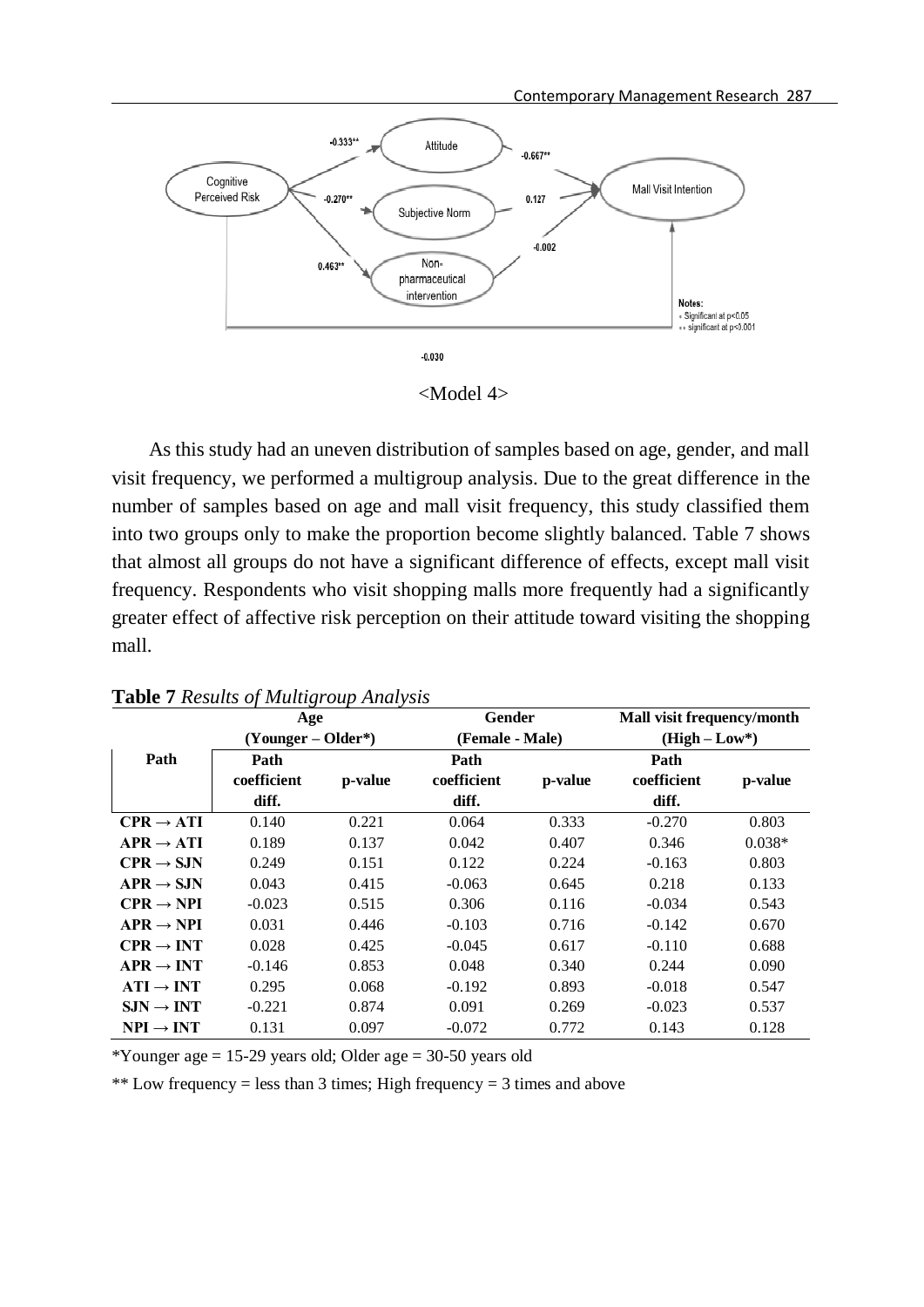### **DISCUSSION AND CONCLUSION**

For Indonesia, it is the first time to implement a high level of a social distancing policy, including closing shopping malls, even with the adverse effects on the economy. Moreover, there is no precedent for whether consumers will return to shopping malls and engage in the same consumption behavior as before when social distancing is eased with a similar risk of getting infected from COVID-19. Previous research about the behaviors during the pandemic era was about leisure and outdoor recreation activities (Marafa & Tung, 2004) or the change of shopping behavior such as online grocery shopping (Eriksson & Stenius, 2020). To the best of our knowledge, it is one of the very few studies on the factors that negatively affect consumers' intention to visit shopping malls during the pandemic era by extending the theory of reasoned action.

This study partially supports the theory of reasoned action as only attitude is substantially significant in affecting consumers' intention to visit shopping malls during the pandemic. Ajzen (1985) explains that an individual tends to be motivated to perform a certain behavior if he or she holds a positive attitude toward the behavior and when supported by the expectation of important others to do such behavior. Our findings partially support previous studies in different study contexts (Bae & Chang, 2021; Li et al., 2021). It seems that attitude has a more significant effect than subjective norms in influencing mall visit intention, which is in line with Chuchinprakarn's (2005) and Hasbullah et al.'s (2016) studies.

Before the pandemic, Indonesian consumers generally had a favorable attitude towards visiting shopping malls as they like to go to shopping malls not only for shopping but also for recreation, dining, and socializing. This behavior is changed during the pandemic, as presented in the descriptive statistics. Respondents are likely to have a negative attitude toward visiting shopping malls during the pandemic. As a result, respondents tend to postpone visiting the shopping malls during the pandemic unless they need to buy something. Even if they go to the mall, they are less likely to bring their children when visiting the malls to reduce the possibility of getting infected by COVID-19. Most respondents are educated so that they acknowledge the danger of visiting crowded places during the pandemic as presented by the cognitive risk perception. Even though Indonesians are a collectivistic society, the survey was performed in Greater Jakarta. Like in other collectivist countries, people who live in urban areas tend to be individualistic. As a result, advice from important others becomes less significant in directing the individuals' behavior.

From the two dimensions of risk perception, only cognitive perceived risk has a significant negative effect on attitude, which contradicts Bae and Chang's (2021) study in a different context, which found affective perceived risk as to the influencing factor. Respondents in this research hold a moderate level of affective perceived risk toward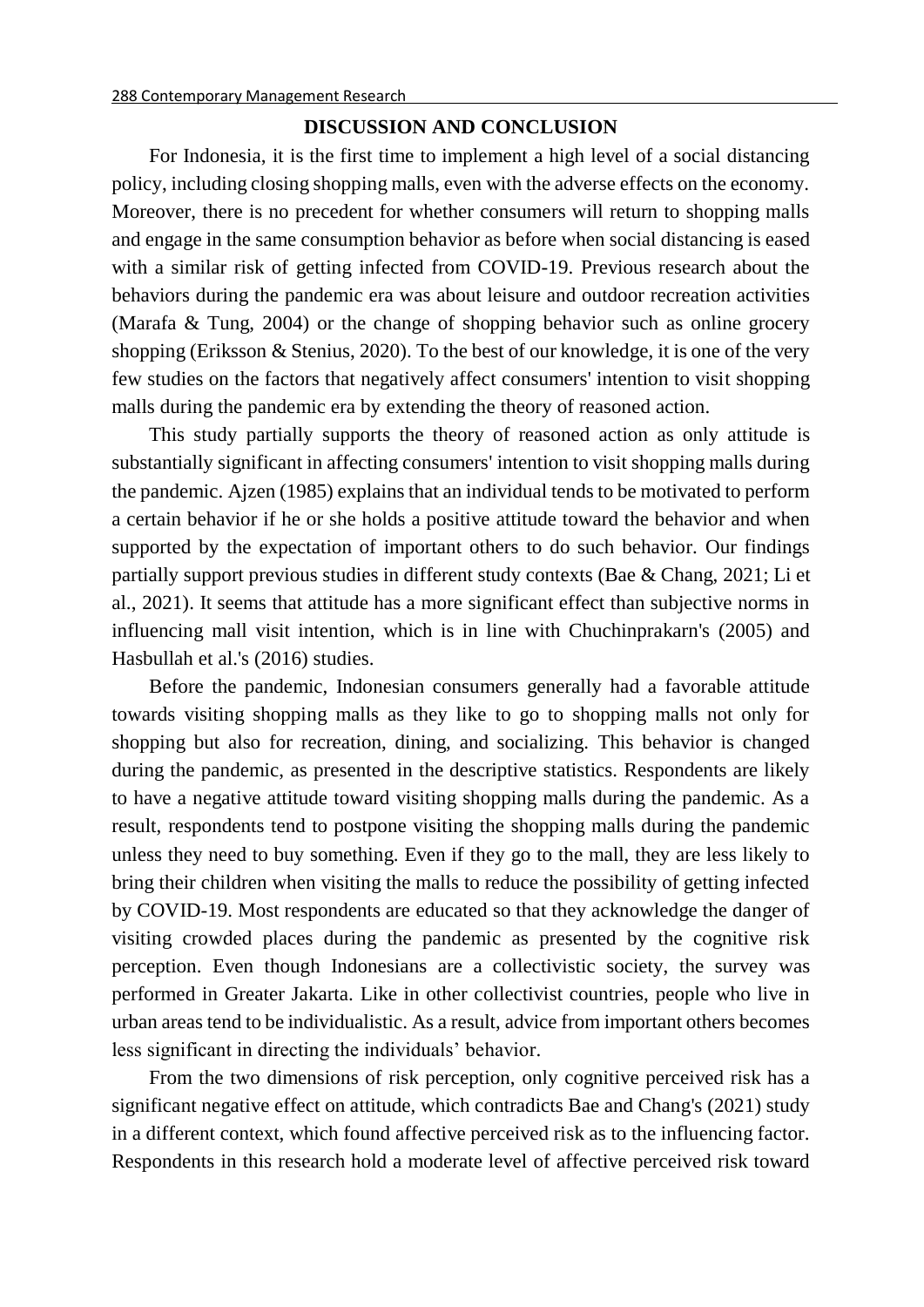the COVID-19. The insignificant effect and different results with Bae and Chang (2021) may be related to the cultural difference, particularly in terms of uncertainty avoidance. Indonesians tend to be more risk-taker than Koreans, as presented by the uncertainty avoidance index by Hofstede Insights (2020). The uncertainty avoidance of Indonesia was almost half of South Korea that indicates the lower preference of Indonesians to avoid uncertainties compared to Koreans. Indonesians tend not to believe that they may be exposed to COVID-19 until they witness COVID-19 confirmed cases around their circle (TheJakarta Post, 2020).

Even though respondents are afraid of the COVID-19, this feeling is not strong enough to direct an unfavorable attitude toward visiting shopping malls during the pandemic. It seems that their tendency to postpone visiting shopping malls is more driven by other factors such as their knowledge of the danger of the COVID-19 that shapes their cognitive perceived risk. Gender may be related to the insignificant potential effect of affective risk perception on attitude and subjective norms. Even though the MGA based on gender shows the differences are not significant, gender may still play a role in causing the insignificant effects of affective risk perception. Male respondents were slightly more significant than females. Males tend to be more rational, which triggers their behavior. In addition, the dominant respondents hold university degrees that may stimulate them to determine their behavior based on facts and their knowledge. As a result, their negative attitude and subjective norms toward visiting shopping malls are more triggered by their cognitive perceived risk toward the COVID-19 than their affective perceived risk.

Not only affecting attitude toward visiting a shopping mall, but cognitive perceived risk also affects subjective norms. It is in line with studies conducted by Bae and Chang (2021) and Murray and Schaller (2012). As people become more aware of the risks of COVID-19, which has a highly contagious virus, individuals assume that their friends and family will have a negative perception of visiting shopping malls where maintaining social distancing is more complicated than when outside. The significance of the cognitive perceived risk confirms the information-processing continuum approach that supports an individual's process and evaluates the information before engaging in the behavior. The information held by the individual will determine one's beliefs and attitudes and also predict others' expectations toward such behaviour, which in turn shapes one's intention toward the behaviour (Ajzen & Dasgupta, 2015). The significance of cognitive perceived risk in our study justifies Ajzen's (2011) argument about the small incremental explanatory power of an individual's emotions in the overall model of TRA.

Even though affective perceived risk does not affect attitude and subjective norms, it has a significant effect on non-pharmaceutical intervention (NPI). This finding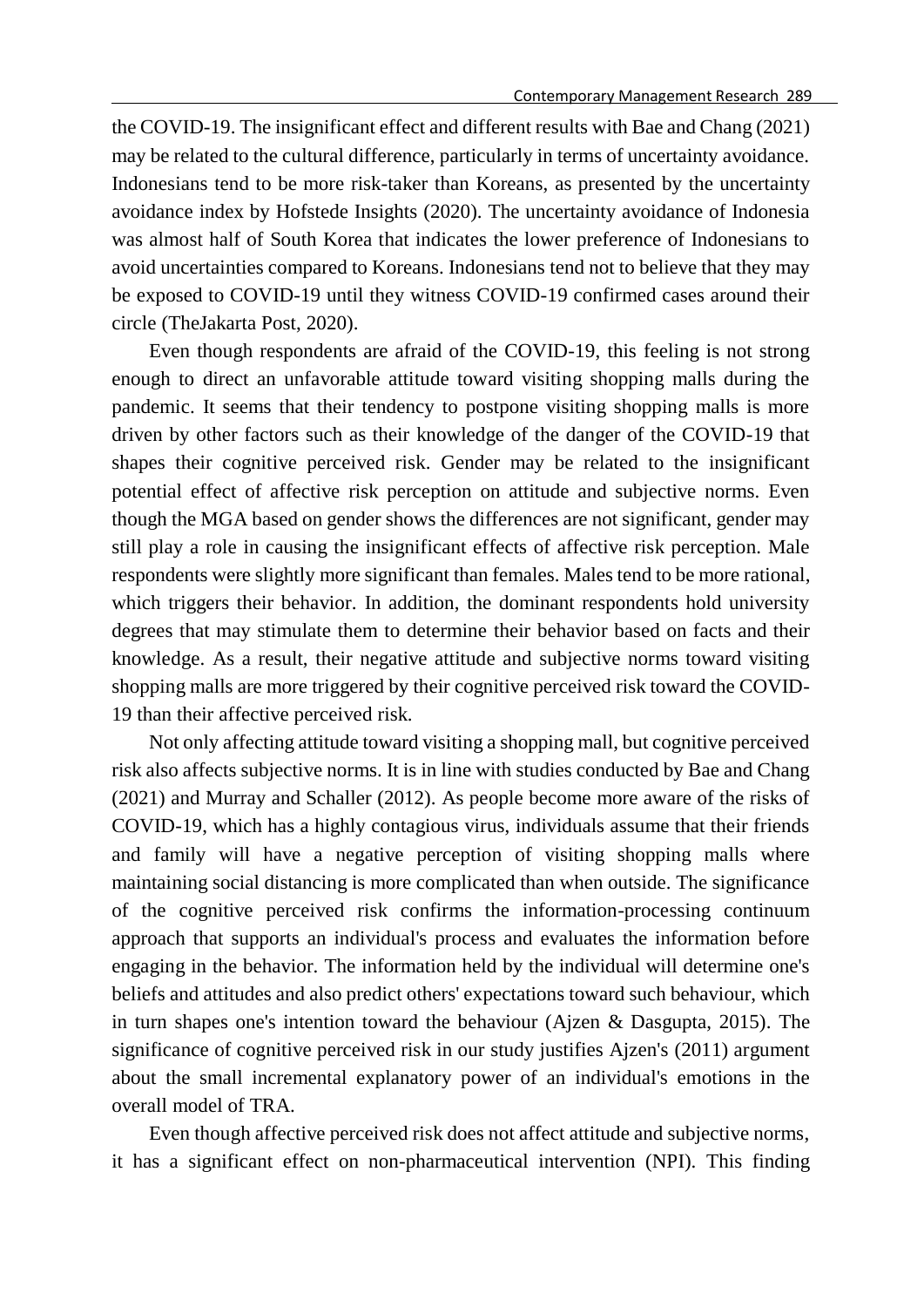indicates that the respondents are more rational and less emotional when determining their behavior in the pandemic situation. This finding supports previous research by Lee et al. (2012) and Raude et al. (2019). Respondents tend to adopt nonpharmaceutical preventive actions during and after visiting a mall. This study was performed when the vaccine was still under research so that people were encouraged to take NPI to prevent them from getting infected by the COVID-19. Their cognition and negative emotions toward the COVID-19 lead respondents to obey the government's policy to perform NPI when visiting public spaces, such as shopping malls.

Despite the significant effects of cognitive and affective perceived risk on NPI, non-pharmaceutical intervention (NPI) does not influence consumers' intention to visit shopping malls during the pandemic. This result supports Kement et al. (2020) that considering the high contagious characteristic of COVID-19 compared to the previous Coronavirus leads people to believe that NPI is not enough to protect themselves. It seems that respondents perceived that performing NPI during the pandemic is a must, especially when the number of confirmed cases is still increasing significantly. This study involves shopping mall visitors in Greater Jakarta with many confirmed cases and strict regulations to protect its citizens from the COVID-19. Furthermore, our respondents are mostly educated people who consciously perform NPI due to their knowledge of the harm of the COVID-19. They understand that they are still prone to get infected by the COVID-19 even though they already perform NPI as verified in previous health sector studies about reduced rates of influenza-like illness (Aiello et al., 2012) and influenza transmission among households (Cowling et al., 2009). As NPI alone cannot protect them from COVID-19, it is not strong enough to justify their intention to visit the mall during the pandemic.

# **MANAGERIAL IMPLICATIONS AND SUGGESTIONS FOR FUTURE STUDIES**

Generally, this research contributes to developing the theory of reasoned action to understand consumer intention to visit shopping malls during the COVID-19 pandemic in Greater Jakarta. This study provides insights into the situation of a shopping mall visit intention, in which non-pharmaceutical intervention may reduce individuals' fear of visiting shopping malls during the pandemic. First, shopping malls should apply hygiene activities such as temperature checking when entering shopping malls and providing hand sanitizer that is easy to reach by customers and good air circulation for indoor areas. Second, shopping malls should apply strict protocols such as wearing masks, having maximum capacity control, social distancing, and others determined by the health ministry and the local government. Third, the shopping malls need to advertise more public services to ease the cognitive perceived risk. That is also because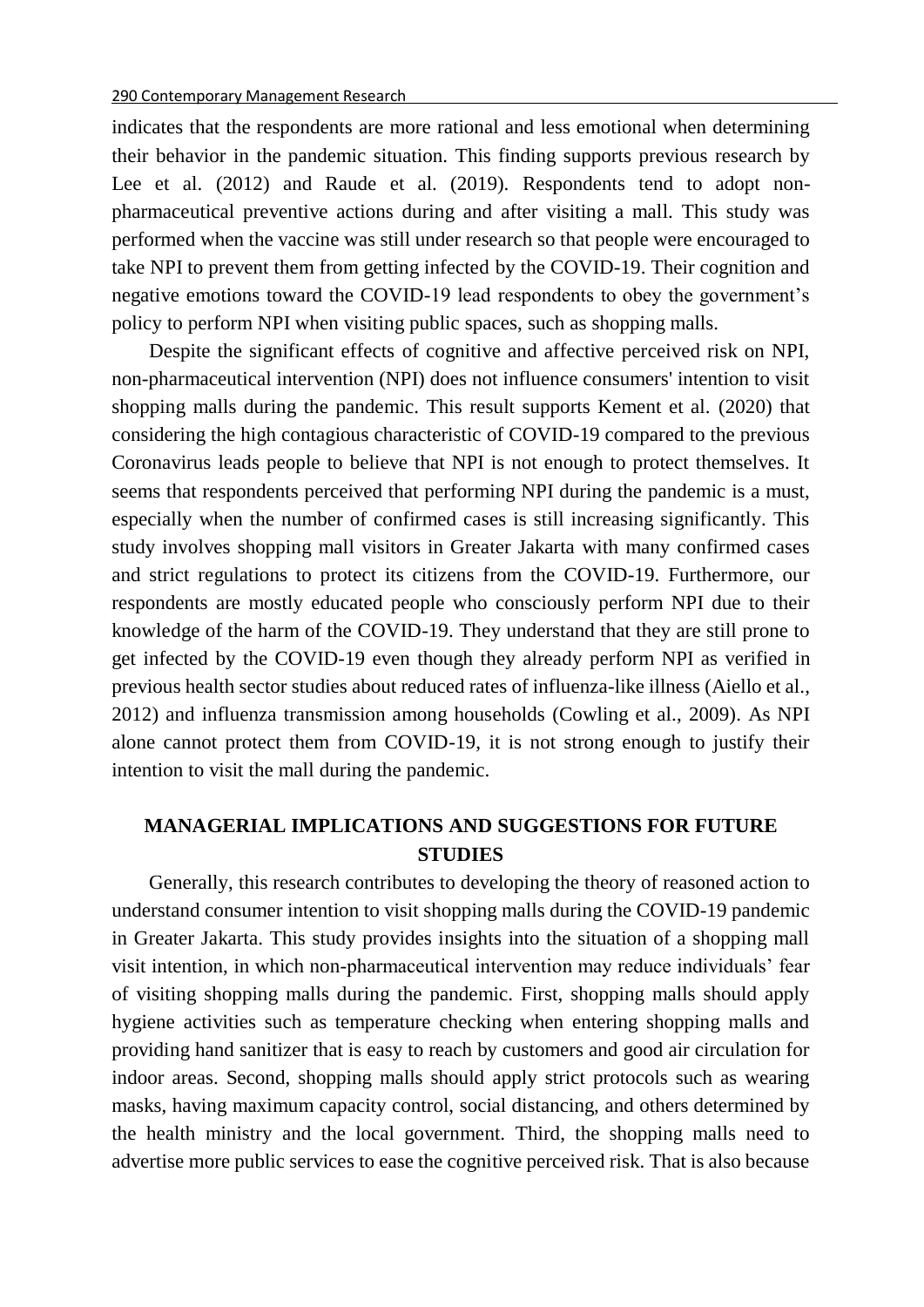affective perceived risk and non-pharmaceutical intervention did not show a high relationship towards shopping mall visit intention. Lastly, the government should encourage people to adopt non-pharmaceutical preventive actions to slow down the spread of infectious diseases in the pandemic without a vaccination. In addition, as consumers' behavior is more affected by cognitive perceived risk than the affective perceived risk, the government or health department should be more focused on making the public know about the information about the pandemic, not worrying about rumors or fears about the pandemic.

Besides contributions to the theory and practice, this research still has possibilities for future researchers due to its various limitations. First, this study focused on the Greater Jakarta area, which limits getting significant results. Future research should do the study nationwide or in other Southeast Asian countries. Second, most respondents were young between 20 - 39 years old. Future research should consider the demographic factors such as age group, gender, and equal age distribution between young and mature ages to gain a more in-depth insight into mall visit intentions in the future. Third, the condition caused by COVID-19 might change. For example, the government will stop or loosen the large-scale social restrictions, or when a vaccine is on the market, it will significantly affect these study results. Future researchers could follow up on these study results by applying them with a new situation after the COVID-19 pandemic or after the vaccine situation is resolved. It will get more updated information and insights into the industry.

### **REFERENCES**

- AHK Indonesia. (2020, September 30). *COVID-19 Updates in Indonesia - Up to September 2020*. https://indonesien.ahk.de/en/infocenter/news/newsdetails/covid-19-updates-in-indonesia-up-to-may-2020
- Aiello, A. E., Perez, V., Coulborn, R. M., Davis, B. M., Uddin, M., & Monto, A. S. (2012). Facemasks, hand hygiene, and influenza among young adults: A randomized intervention trial. *PloS One*, *7*(1), e29744. https://doi.org/10.1371/journal.pone.0029744
- Ajzen, I. (1985). From Intentions to actions: A theory of planned behavior. In *Action Control* (pp. 11–39). Springer. https://doi.org/10.1007/978-3-642-69746-3\_2
- Ajzen, I. (2011). The theory of planned behaviour: Reactions and reflections. In *Psychology and Health* (Vol. 26, Issue 9, pp. 1113–1127). Taylor & Francis. https://doi.org/10.1080/08870446.2011.613995
- Ajzen, I. (2012). The theory of planned behavior. *Handbook of Theories of Social Psychology: Volume 1*, *50*(2), 438–459. https://doi.org/10.4135/9781446249215.n22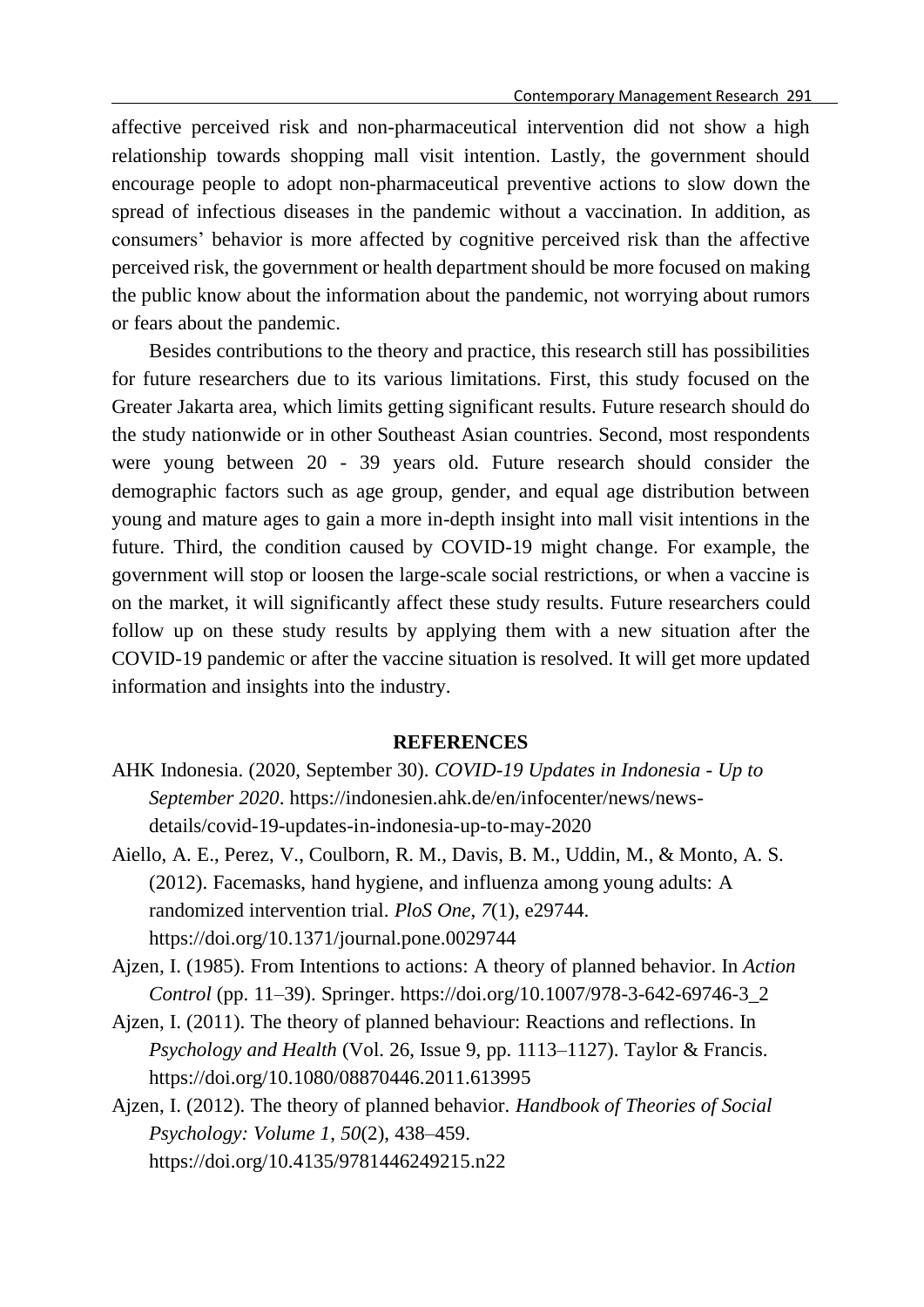- Ajzen, I. (2020). The theory of planned behavior: Frequently asked questions. *Human Behavior and Emerging Technologies*, *2*(4), 314–324. https://doi.org/10.1002/hbe2.195
- Ajzen, I., & Dasgupta, N. (2015). Explicit and implicit beliefs, attitudes, and intentions. *The Sense of Agency*, 115–144. https://doi.org/10.1093/acprof:oso/9780190267278.003.0005
- Ajzen, I., & Fishbein, M. (1980). *Understanding attitudes and predicting social behaviour* (Vol. 278). Prentice-hall Englewood Cliffs, NJ. http://www.citeulike.org/group/38/article/235626
- Akhlas, A. W., & Rahman, D. F. (2020). *Govt plans to reopen economy by Q3 as experts caution against COVID-19 'second wave'*. The Jakarta Post. https://www.thejakartapost.com/news/2020/05/12/govt-plans-to-reopeneconomy-by-q3-as-experts-caution-against-covid-19-second-wave.html
- Aledort, J. E., Lurie, N., Wasserman, J., & Bozzette, S. A. (2007). Nonpharmaceutical public health interventions for pandemic influenza: An evaluation of the evidence base. *BMC Public Health*, *7*(1), 208. https://doi.org/10.1186/1471-2458-7-208
- Altarawneh, L., Mackee, J., & Gajendran, T. (2018). The influence of cognitive and affective risk perceptions on flood preparedness intentions: A dual-process approach. *Procedia Engineering*, *212*, 1203–1210. https://doi.org/10.1016/j.proeng.2018.01.155
- Armitage, C. J., & Conner, M. (2001). Efficacy of the theory of planned behaviour: A meta-analytic review. *British Journal of Social Psychology*, *40*(4), 471–499. https://doi.org/10.1348/014466601164939
- Aunins, J. G., Laska, M. E., Phillips, B. R., & Otero, J. M. (2011). Chemical engineering perspectives on vaccine production. *Chemical Engineering Progress*, *107*(11), 37–47.
- Badan Pusat Statistik. (2020, August 10). *Ekonomi Indonesia Triwulan II 2020 Turun 5,32 Persen*. Badan Pusat Statistik. https://bekasikab.bps.go.id/pressrelease/2020/08/10/496/ekonomi-indonesiatriwulan-ii-2020-turun-5-32-persen.html
- Bae, S. Y., & Chang, P. J. (2021). The effect of coronavirus disease-19 (COVID-19) risk perception on behavioural intention towards 'untact' tourism in South Korea during the first wave of the pandemic (March 2020). *Current Issues in Tourism*, *24*(7), 1017–1035. https://doi.org/10.1080/13683500.2020.1798895
- Baker, E. W., Al-Gahtani, S. S., & Hubona, G. S. (2007). The effects of gender and age on new technology implementation in a developing country: Testing the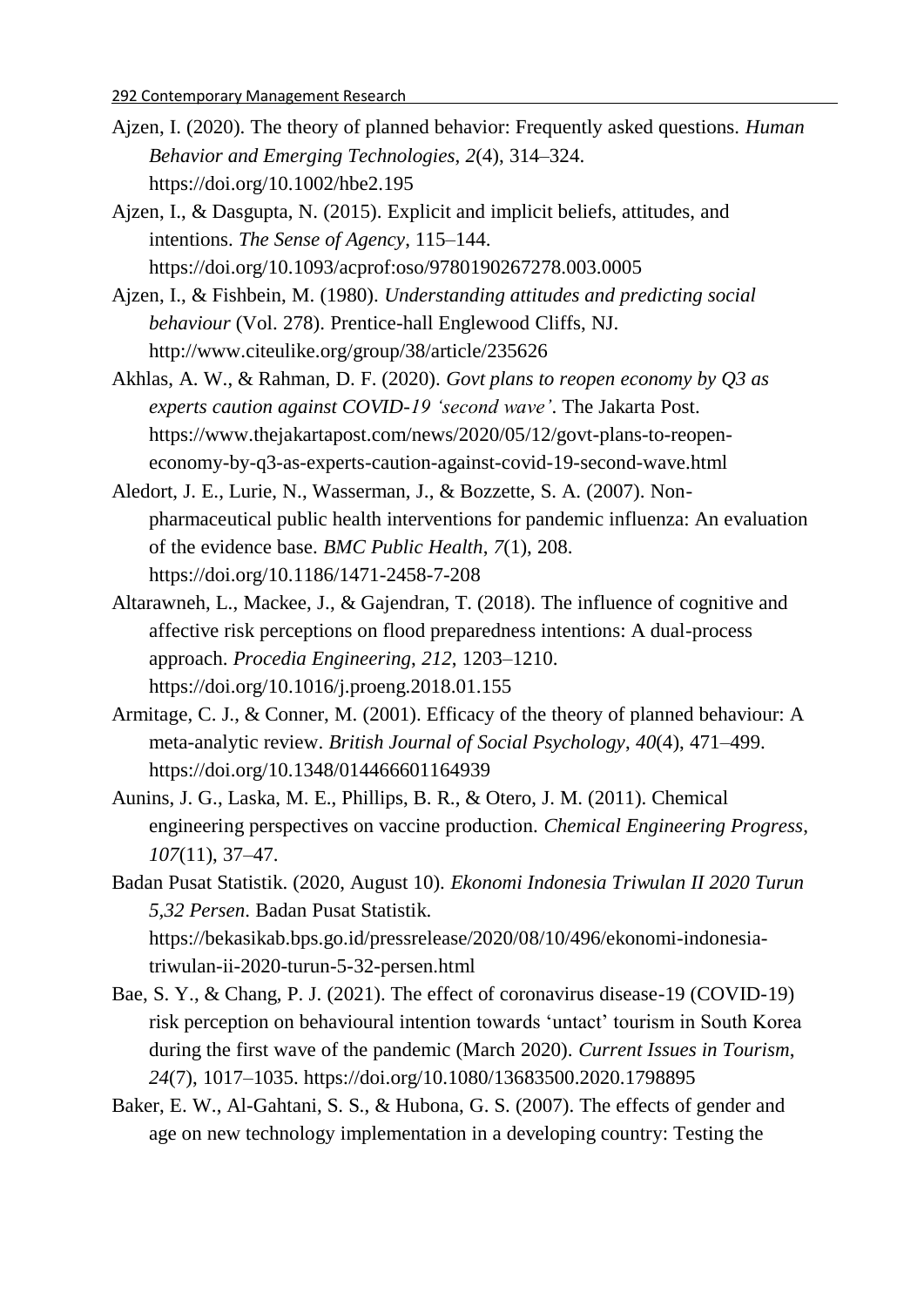theory of planned behavior (TPB). *Information Technology and People*, *20*(4), 352–375. https://doi.org/10.1108/09593840710839798

- Bauer, R. A. (2001). Consumer behavior as a risk taking. In M. J. Baker (Ed.), *Marketing: Critical perspectives on business and management* (pp. 13–21). London: Routledge.
- Benkouiten, S., Brouqui, P., & Gautret, P. (2014). Non-pharmaceutical interventions for the prevention of respiratory tract infections during Hajj pilgrimage. *Travel Medicine and Infectious Disease*, *12*(5), 429–442. https://doi.org/10.1016/j.tmaid.2014.06.005
- Bramasta, D. B. (2020, May 20). *Mengenal Apa Itu New Normal di Tengah Pandemi Corona... Halaman all - Kompas.com*. KOMPAS.Com. https://www.kompas.com/tren/read/2020/05/20/063100865/mengenal-apa-itunew-normal-di-tengah-pandemi-corona-?page=all
- Brug, J., Aro, A. R., Oenema, A., De Zwart, O., Richardus, J. H., & Bishop, G. D. (2004). SARS risk perception, knowledge, precautions, and information sources, the Netherlands. *Emerging Infectious Diseases*, *10*(8), 1486–1489. https://doi.org/10.3201/eid1008.040283
- Butler, G., & Mathews, A. (1987). Anticipatory anxiety and risk perception. *Cognitive Therapy and Research*, *11*(5), 551–565. https://doi.org/10.1007/BF01183858
- Caley, P., Philp, D. J., & McCracken, K. (2008). Quantifying social distancing arising from pandemic influenza. *Journal of the Royal Society Interface*, *5*(23), 631–639. https://doi.org/10.1098/rsif.2007.1197
- Centers for Disease Control and Prevention. (2020). *Nonpharmaceutical Interventions (NPIs)*. Centers for Disease Control and Prevention. https://www.cdc.gov/nonpharmaceutical-interventions/index.html
- Cheng, S., Lam, T., & Hsu, C. H. C. (2006). Negative word-of-mouth communication intention: An application of the theory of planned behavior. *Journal of Hospitality and Tourism Research*, *30*(1), 95–116. https://doi.org/10.1177/1096348005284269
- Choi, J., Lee, A., & Ok, C. (2013). The effects of consumers' perceived risk and benefit on attitude and behavioral intention: A study of street food. *Journal of Travel and Tourism Marketing*, *30*(3), 222–237. https://doi.org/10.1080/10548408.2013.774916
- Chuchinprakarn, S. (2005). Application of the theory of reasoned action to online shopping. *Na*, *N/A*, 1–7. http://www.bu.ac.th/knowledgecenter/epaper/jan\_june2005/supanat.pdf
- Cowling, B. J., Chan, K.-H., Fang, V. J., Cheng, C. K. Y., Fung, R. O. P., Wai, W., Sin, J., Seto, W. H., Yung, R., & Chu, D. W. S. (2009). Facemasks and hand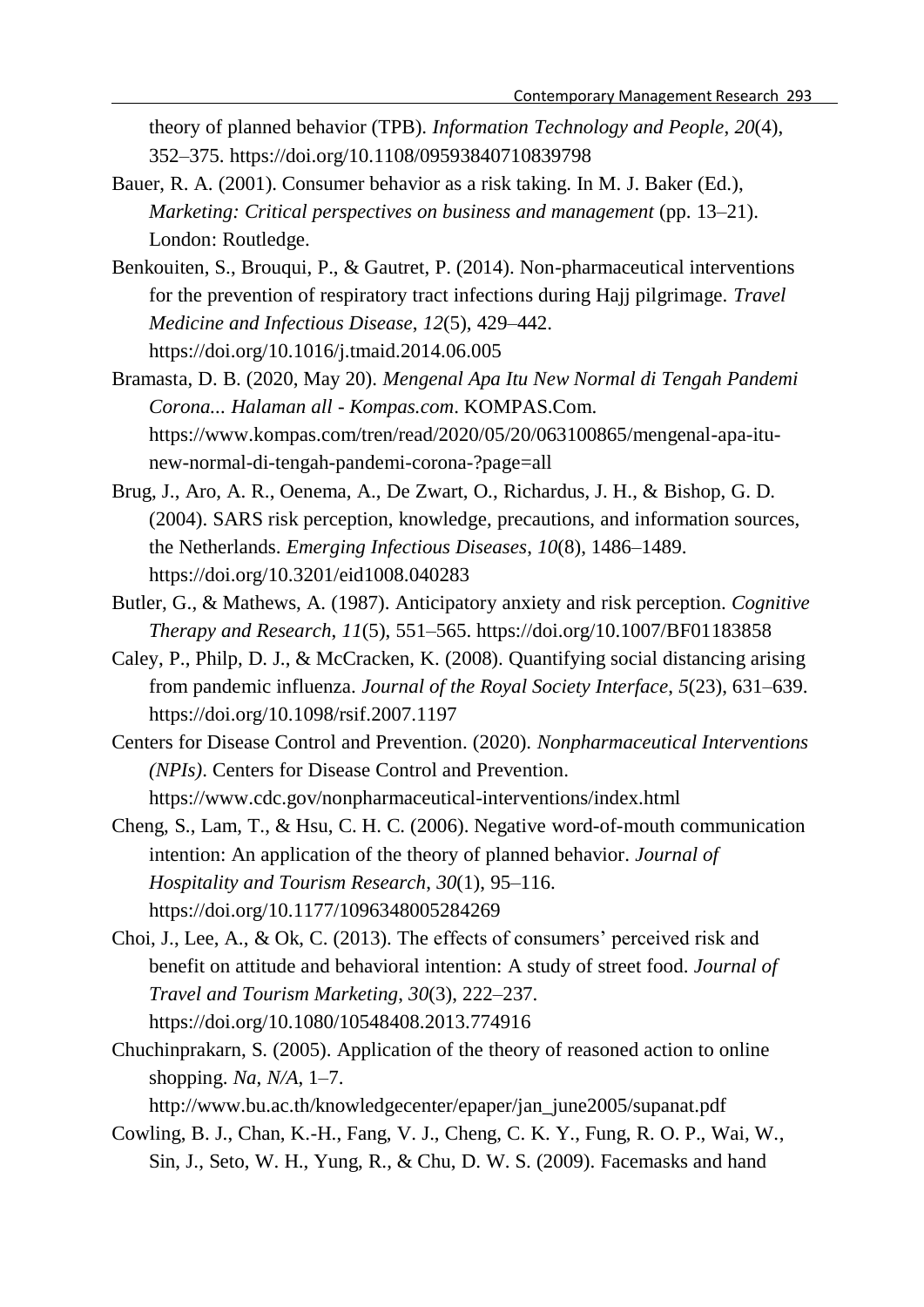hygiene to prevent influenza transmission in households: A cluster randomized trial. *Annals of Internal Medicine*, *151*(7), 437–446.

- Curtis, V. A., Danquah, L. O., & Aunger, R. V. (2009). Planned, motivated and habitual hygiene behaviour: An eleven country review. *Health Education Research*, *24*(4), 655–673. https://doi.org/10.1093/her/cyp002
- Das, G., & Varshneya, G. (2017). Consumer emotions: Determinants and outcomes in a shopping mall. *Journal of Retailing and Consumer Services*, *38*, 177–185. https://doi.org/10.1016/j.jretconser.2017.06.008
- Databoks. (2019). *Jumlah Pusat Perbelanjaan Mencapai 708 Unit Pada 2018*. Databoks. https://databoks.katadata.co.id/datapublish/2019/03/27/jumlah-pusatperbelanjaan-mencapai-708-unit-di-tahun-2018
- Davies, N. G., Kucharski, A. J., Eggo, R. M., Gimma, A., & Edmunds, W. J. (2020). The effect of non-pharmaceutical interventions on COVID-19 cases, deaths and demand for hospital services in the UK: A modelling study. *MedRxiv*, *5*(7), e375–e385. https://doi.org/10.1101/2020.04.01.20049908
- Dillard, A. J., Ferrer, R. A., Ubel, P. A., & Fagerlin, A. (2012). Risk perception measures' associations with behavior intentions, affect, and cognition following colon cancer screening messages. *Health Psychology*, *31*(1), 106–113. https://doi.org/10.1037/a0024787
- Eriksson, N., & Stenius, M. (2020). Changing behavioral patterns in grocery shopping in the initial phase of the Covid-19 crisis—A qualitative study of news articles. *Open Journal of Business and Management*, *08*(05), 1946–1961. https://doi.org/10.4236/ojbm.2020.85119
- Furuse, Y., Sando, E., Tsuchiya, N., Miyahara, R., Yasuda, I., K.Ko, Y., Saito, M., Morimoto, K., Imamura, T., Shobugawa, Y., Nagata, S., Jindai, K., Imamura, T., Sunagawa, T., Suzuki, M., Nishiura, H., & Oshitani, H. (2020). Clusters of coronavirus disease in communities, Japan, January-April 2020. *Emerging Infectious Diseases*, *26*(9), 2176–2179. https://doi.org/10.3201/eid2609.202272
- Hair, J. F., Ringle, C. M., & Sarstedt, M. (2011). PLS-SEM: Indeed a silver bullet. *Journal of Marketing Theory and Practice*, *19*(2), 139–152. https://doi.org/10.2753/MTP1069-6679190202
- Halder, N., Kelso, J. K., & Milne, G. J. (2010). Analysis of the effectiveness of interventions used during the 2009 A/H1N1 influenza pandemic. *BMC Public Health*, *10*(1), 168. https://doi.org/10.1186/1471-2458-10-168
- Hasbullah, N. A., Osman, A., Abdullah, S., Salahuddin, S. N., Ramlee, N. F., & Soha, H. M. (2016). The relationship of attitude, subjective norm and website usability on consumer intention to purchase online: An evidence of Malaysian Youth.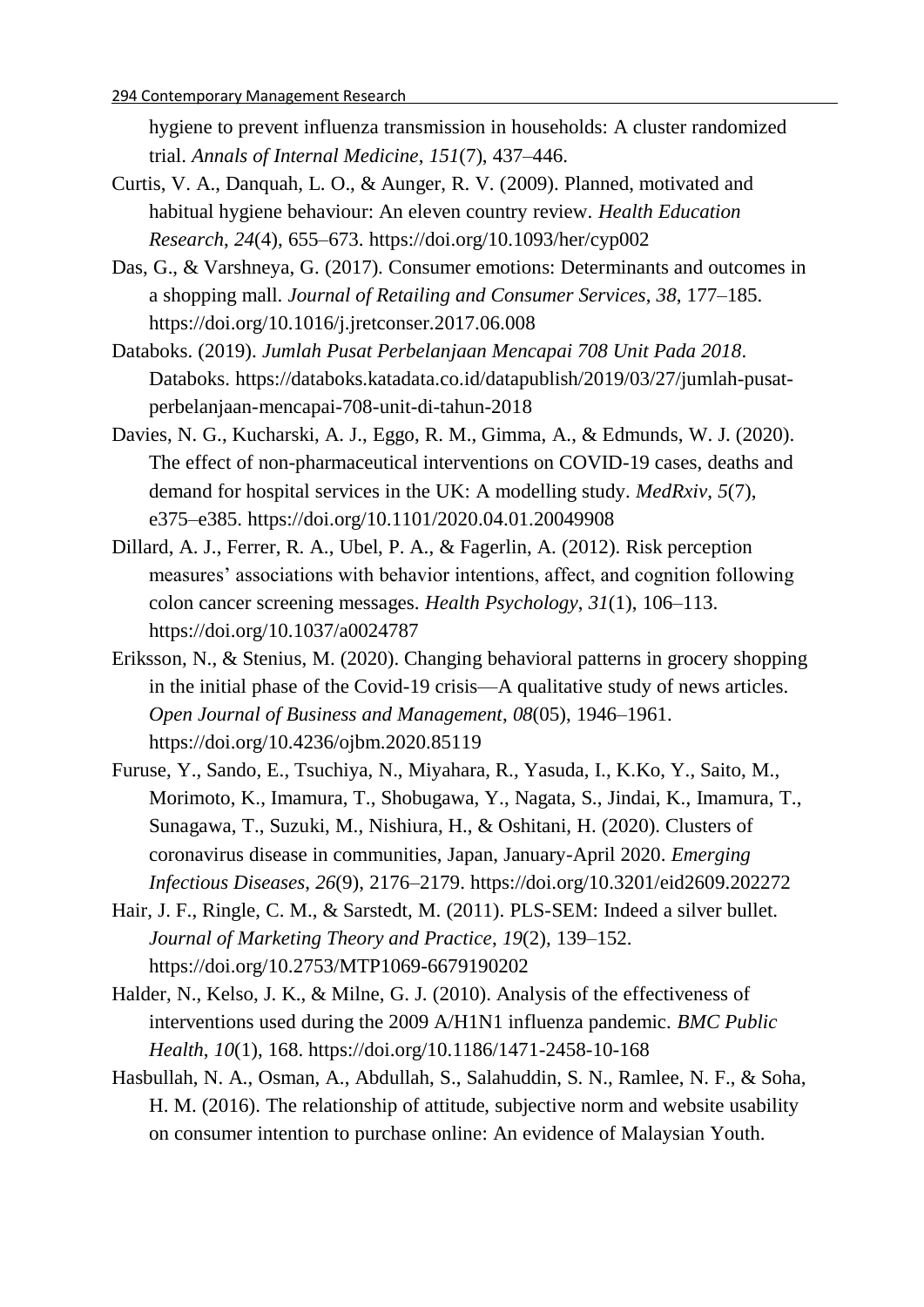*Procedia Economics and Finance*, *35*, 493–502. https://doi.org/10.1016/S2212- 5671(16)00061-7

- Hofstede Insights. (2020). *Country Comparison - Hofstede Insights*. https://www.hofstede-insights.com/country-comparison/indonesia,south-korea/
- Hsu, C. H. C., & Huang, S. (2012). An extension of the theory of planned behavior model for tourists. *Journal of Hospitality and Tourism Research*, *36*(3), 390–417. https://doi.org/10.1177/1096348010390817
- Jakarta Smart City. (2020). *Jakarta's COVID-19 Response Team*. https://corona.jakarta.go.id/en
- Jang, W. M., Kim, U. N., Jang, D. H., Jung, H., Cho, S., Eun, S. J., & Lee, J. Y. (2020). Influence of trust on two different risk perceptions as an affective and cognitive dimension during Middle East respiratory syndrome coronavirus (MERS-CoV) outbreak in South Korea: Serial cross-sectional surveys. *BMJ Open*, *10*(3), e033026. https://doi.org/10.1136/bmjopen-2019-033026
- Jarvenpaa, S. L., Tractinsky, N., Saarinen, L., & Vitale, M. (1999). Consumer trust in an internet store: A cross-cultural validation. *Journal of Computer-Mediated Communication*, *5*(2), JCMC526. https://doi.org/10.1111/j.1083- 6101.1999.tb00337.x
- Jarvenpaa, S. L., Tractinsky, N., & Vitale, M. (2000). Consumer trust in an Internet store. *Information Technology and Management*, *1*(1), 45–71. https://doi.org/10.1023/A:1019104520776
- Jeffreys, A., Kuncinas, P., & Grimsditch, P. (2013). *Taking it to the next level: Purchasing power and consumer spending are on the rise*. The Report: Indonesia 2013; Oxford Business Group. https://oxfordbusinessgroup.com/overview/taking-it-next-level-purchasingpower-and-consumer-spending-are-rise
- Jin, N., Line, N. D., & Merkebu, J. (2016). The impact of brand prestige on trust, perceived risk, satisfaction, and loyalty in upscale restaurants. *Journal of Hospitality Marketing & Management*, *25*(5), 523–546. https://doi.org/10.1080/19368623.2015.1063469
- Kass, B. (1959). Consumer behavior. In *Journal of Marketing* (9th ed, Vol. 23, Issue 4). Harcourt College Publishers. https://doi.org/10.2307/1247421
- Kelso, J. K., Milne, G. J., & Kelly, H. (2009). Simulation suggests that rapid activation of social distancing can arrest epidemic development due to a novel strain of influenza. *BMC Public Health*, *9*(1), 117. https://doi.org/10.1186/1471- 2458-9-117
- Kement, U., Çavuşoğlu, S., Demirağ, B., Durmaz, Y., & Bükey, A. (2020). Effect of perception of COVID-19 and nonpharmaceutical intervention on desire and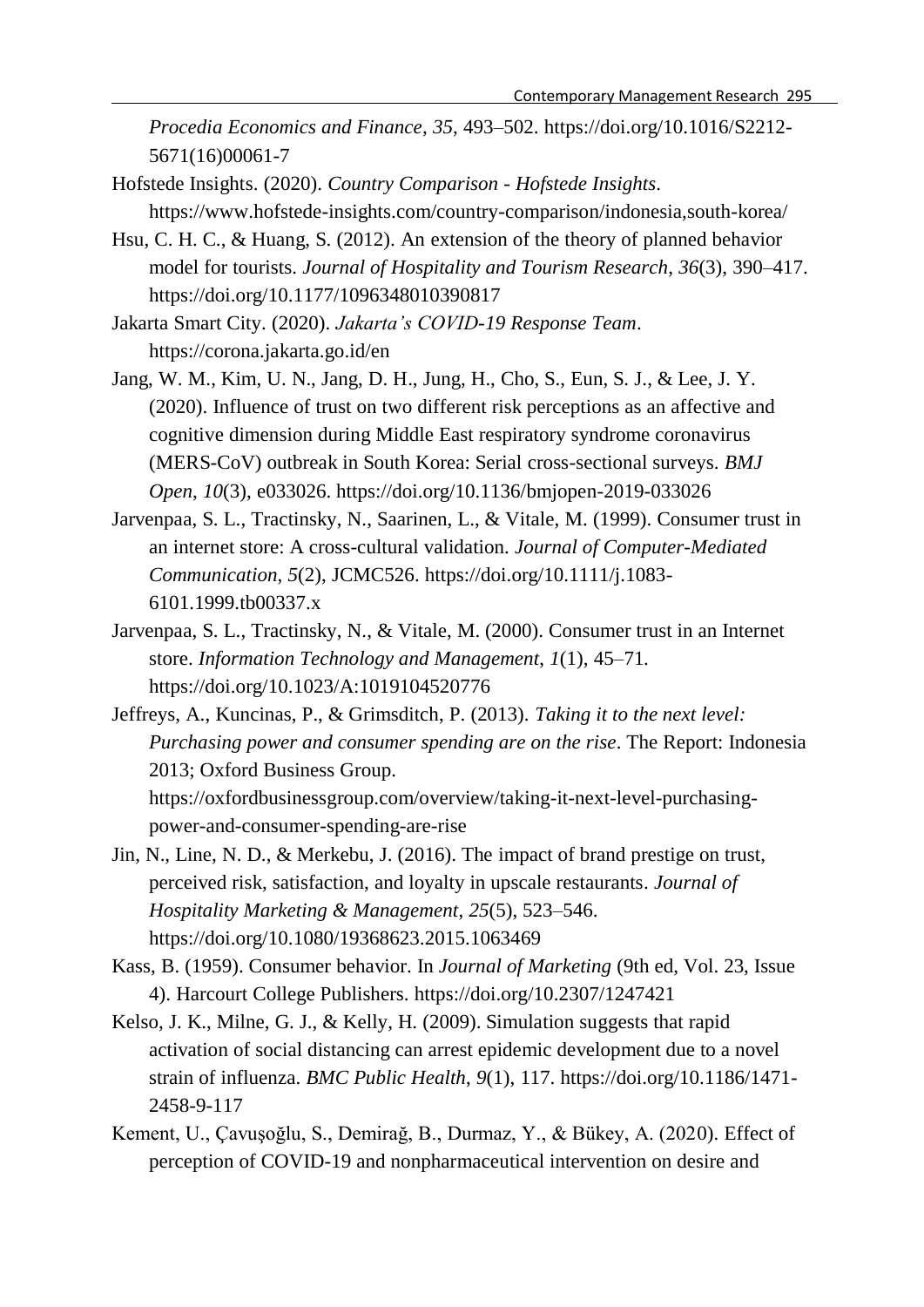behavioral intention in touristic travels in Turkey. *Journal of Hospitality and Tourism Insights*, *ahead*-*of*-*p*(ahead-of-print). https://doi.org/10.1108/jhti-07- 2020-0139

- Kim, D. J., Ferrin, D. L., & Rao, H. R. (2008). A trust-based consumer decisionmaking model in electronic commerce: The role of trust, perceived risk, and their antecedents. *Decision Support Systems*, *44*(2), 544–564. https://doi.org/10.1016/j.dss.2007.07.001
- Kumar, P., Rekhi, S., & Gotra, G. S. (2016). Theory of planned behavior in relation with specific reference to shopping in malls in Chandigarh. *International Journal of New Innovations in Engineering and Technology*, *6*(1), 67–71.
- Kusumowidagdo, A., Sachari, A., & Widodo, P. (2016). Visitors' perceptions on the important factors of atrium design in shopping centers: A study of Gandaria City Mall and Ciputra World in Indonesia. *Frontiers of Architectural Research*, *5*(1), 52–62. https://doi.org/10.1016/j.foar.2015.11.003
- Lamb, K. (2016, November 24). *Inside the bubble: The air-conditioned alternate reality of Jakarta's megamalls | Cities | The Guardian*. Theguardian. https://www.theguardian.com/cities/2016/nov/24/jakarta-megamalls-airconditioned-alternate-reality
- Lee, C., Song, H., Bendle, L. J., Kim, M. J., & Han, H. (2012). The impact of nonpharmaceutical interventions for 2009 H1N1 influenza on travel intentions: A model of goal-directed behavior. *Tourism Management*, *33*(1), 89–99. https://doi.org/10.1016/j.tourman.2011.02.006
- Lee, M. C. (2009). Factors influencing the adoption of internet banking: An integration of TAM and TPB with perceived risk and perceived benefit. *Electronic Commerce Research and Applications*, *8*(3), 130–141. https://doi.org/10.1016/j.elerap.2008.11.006
- Leppin, A., & Aro, A. R. (2009). Risk perceptions related to SARS and avian influenza: Theoretical foundations of current empirical research. *International Journal of Behavioral Medicine*, *16*(1), 7–29. https://doi.org/10.1007/s12529- 008-9002-8
- Li, J., Nguyen, T. H. H., & Coca-Stefaniak, J. A. (2021). Coronavirus impacts on post-pandemic planned travel behaviours. *Annals of Tourism Research*, *86*, 102964. https://doi.org/10.1016/j.annals.2020.102964
- Loewenstein, G. F., Hsee, C. K., Weber, E. U., & Welch, N. (2001). Risk as Feelings. *Psychological Bulletin*, *127*(2), 267–286. https://doi.org/10.1037/0033- 2909.127.2.267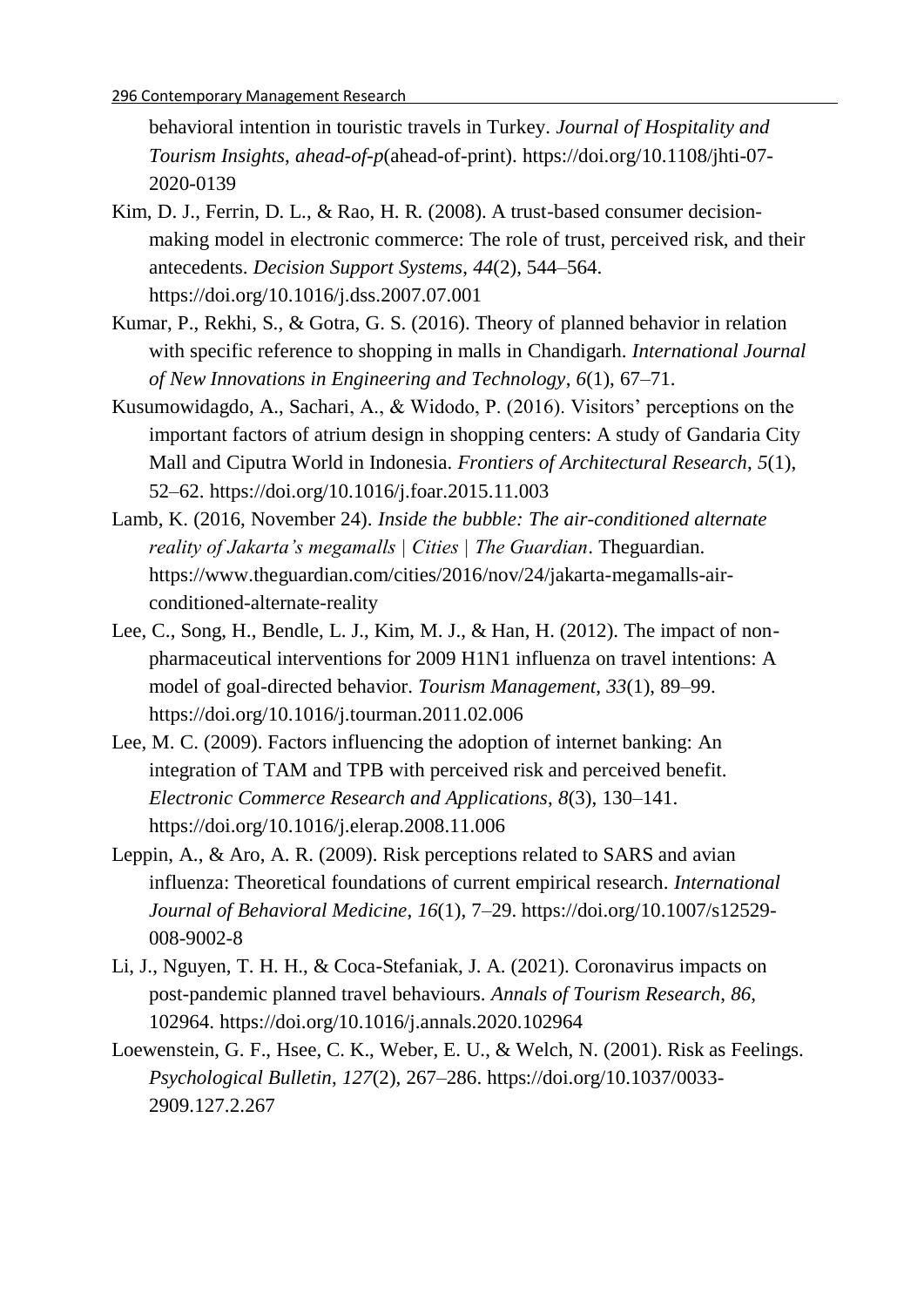- Marafa, L. M., & Tung, F. (2004). Changes in participation in leisure and outdoor recreation activities among Hong Kong people during the sars outbreak. *World Leisure Journal*, *46*(2), 38–47. https://doi.org/10.1080/04419057.2004.9674356
- McCusker, J., Stoddard, A. M., Zapka, J. G., Zorn, M., & Mayer, K. H. (1989). Predictors of AIDS-preventive behavior among homosexually active men: A longitudinal study. *Aids*, *3*(7), 443–448. https://doi.org/10.1097/00002030- 198907000-00007
- Murray, D. R., & Schaller, M. (2012). Threat(s) and conformity deconstructed: Perceived threat of infectious disease and its implications for conformist attitudes and behavior. *European Journal of Social Psychology*, *42*(2), 180–188. https://doi.org/10.1002/ejsp.863
- Nicoll, A. (2006). Personal (non-pharmaceutical) protective measures for reducing transmission of influenza--ECDC interim recommendations. *Euro Surveillance : Bulletin Européen Sur Les Maladies Transmissibles = European Communicable Disease Bulletin*, *11*(10), 3061. https://doi.org/10.2807/esw.11.41.03061-en
- Nuraini, R. (2020, March 2). *Kasus Covid-19 Pertama, Masyarakat Jangan Panik*. Indonesia.Go.Id. https://indonesia.go.id/narasi/indonesia-dalamangka/ekonomi/kasus-covid-19-pertama-masyarakat-jangan-panik
- Oshitani, H. (2006). Potential benefits and limitations of various strategies to mitigate the impact of an influenza pandemic. *Journal of Infection and Chemotherapy*, *12*(4), 167–171. https://doi.org/10.1007/s10156-006-0453-z
- Oshitani, H., Kamigaki, T., & Suzuki, A. (2008). Major issues and challenges of influenza pandemic preparedness in developing countries. *Emerging Infectious Diseases*, *14*(6), 875–880. https://doi.org/10.3201/eid1406.070839
- Paat, Y., & Wijayaka, B. (2020, May 19). PSBB, DKI Catat 40.660 Pelanggaran Pengemudi Kendaraan. *Berita Satu*. https://www.beritasatu.com/megapolitan/634873/psbb-dki-catat-40660 pelanggaran-pengemudi-kendaraan
- Parama, M. (2020). *No titleconsumers wary of visiting shopping centers despite relaxed rules: Survey*. TheJakartaPost.
- Peters, E., & Slovic, P. (1996). The role of affect and worldviews as orienting dispositions in the perception and acceptance of nuclear power1. *Journal of Applied Social Psychology*, *26*(16), 1427–1453. https://doi.org/10.1111/j.1559- 1816.1996.tb00079.x
- Pistone, T., Guibert, P., Gay, F., Malvy, D., Ezzedine, K., Receveur, M. C., Siriwardana, M., Larouzé, B., & Bouchaud, O. (2007). Malaria risk perception, knowledge and prophylaxis practices among travellers of African ethnicity living in Paris and visiting their country of origin in sub-Saharan Africa. *Transactions*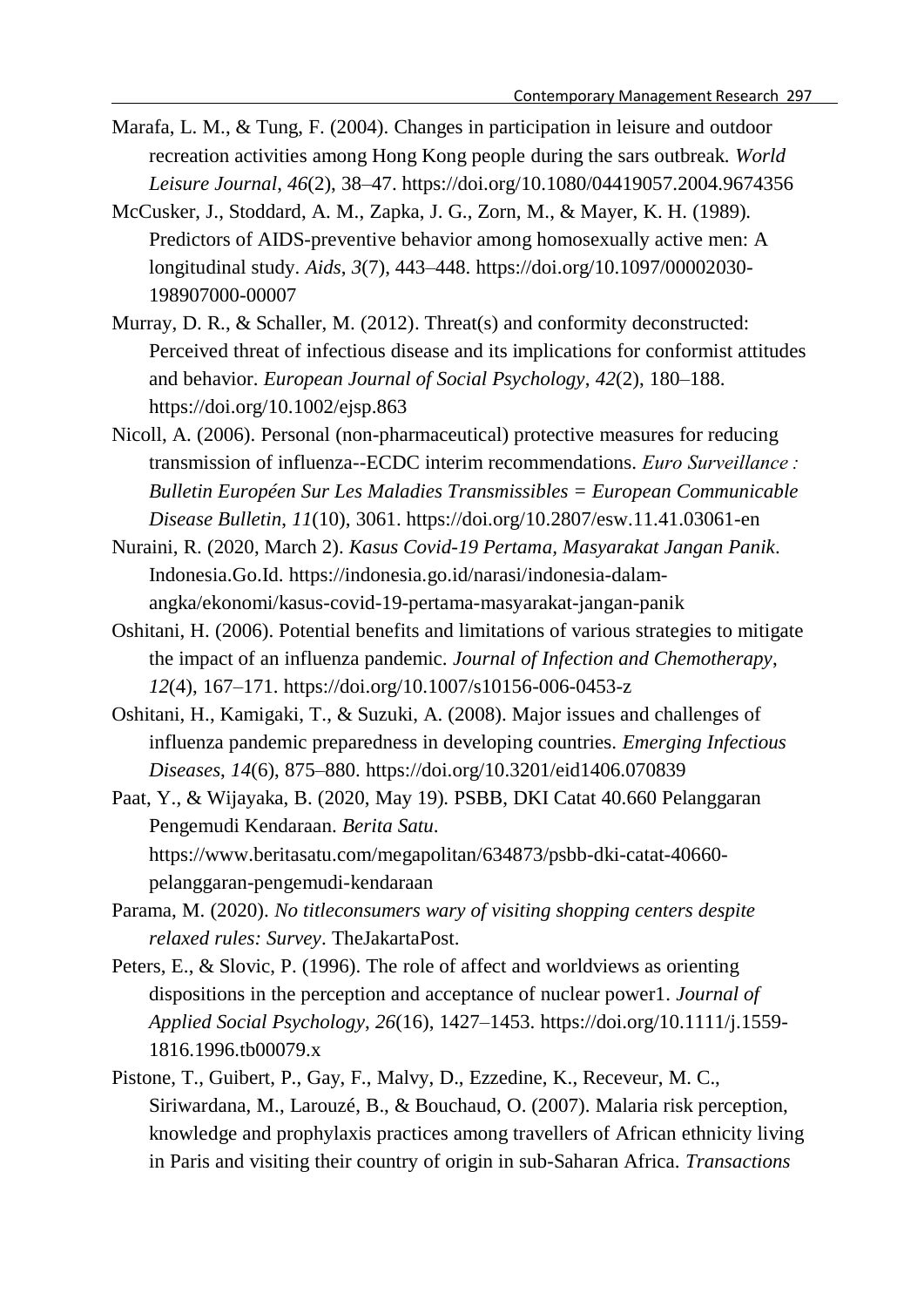*of the Royal Society of Tropical Medicine and Hygiene*, *101*(10), 990–995. https://doi.org/10.1016/j.trstmh.2007.05.009

- Poletti, P., Ajelli, M., & Merler, S. (2012). Risk perception and effectiveness of uncoordinated behavioral responses in an emerging epidemic. *Mathematical Biosciences*, *238*(2), 80–89. https://doi.org/10.1016/j.mbs.2012.04.003
- Prisilla, A., & Kurnia, P. R. (2020). The effects of customer experience on purchase intention in the shopping centers in Jakarta. *3rd Asia Pacific Management Research Conference (APMRC 2019)*, 171–181. https://doi.org/10.2991/aebmr.k.200812.030
- Quintal, V. A., Lee, J. A., & Soutar, G. N. (2010). Risk, uncertainty and the theory of planned behavior: A tourism example. *Tourism Management*, *31*(6), 797–805. https://doi.org/10.1016/j.tourman.2009.08.006
- Raude, J., MCColl, K., Flamand, C., & Apostolidis, T. (2019). Understanding health behaviour changes in response to outbreaks: Findings from a longitudinal study of a large epidemic of mosquito-borne disease. *Social Science and Medicine*, *230*, 184–193. https://doi.org/10.1016/j.socscimed.2019.04.009
- Sebastian, E. H., & Purwanegara, M. S. (2014). Influencing factors and attractiveness of shopping mall to mall behaviour of people in Jakarta. *Journal of Business and Management*, *3*(1), 76–80.
- Shim, M., & You, M. (2015). Cognitive and affective risk perceptions toward food safety outbreaks: Mediating the relation between news use and food consumption intention. *Asian Journal of Communication*, *25*(1), 48–64. https://doi.org/10.1080/01292986.2014.989242
- Sjöberg, L. (1998). Worry and risk perception. *Risk Analysis*, *18*(1), 85–93. https://doi.org/10.1111/j.1539-6924.1998.tb00918.x
- Stefani, G., Cavicchi, A., Romano, D., & Lobb, A. E. (2008). Determinants of intention to purchase chicken in Italy: The role of consumer risk perception and trust in different information sources. *Agribusiness*, *24*(4), 523–537. https://doi.org/10.1002/agr.20177
- Stone, R. N., & Grønhaug, K. (1993). Perceived risk: Further considerations for the marketing discipline. *European Journal of Marketing*, *27*(3), 39–50. https://doi.org/10.1108/03090569310026637
- Sugiyama, S. (2020, June 7). *Japanese cluster study revives '3Cs' warning as coronavirus cases surge anew | The Japan Times*. https://www.japantimes.co.jp/news/2020/06/27/national/japanese-cluster-study-3cs-warning-coronavirus/
- Sulistyawati, R. L. (2020, October 24). *Covid-19 Tetap Ada, Kemenkes: Terapkan 3M Cegah Penularan | Republika Online*.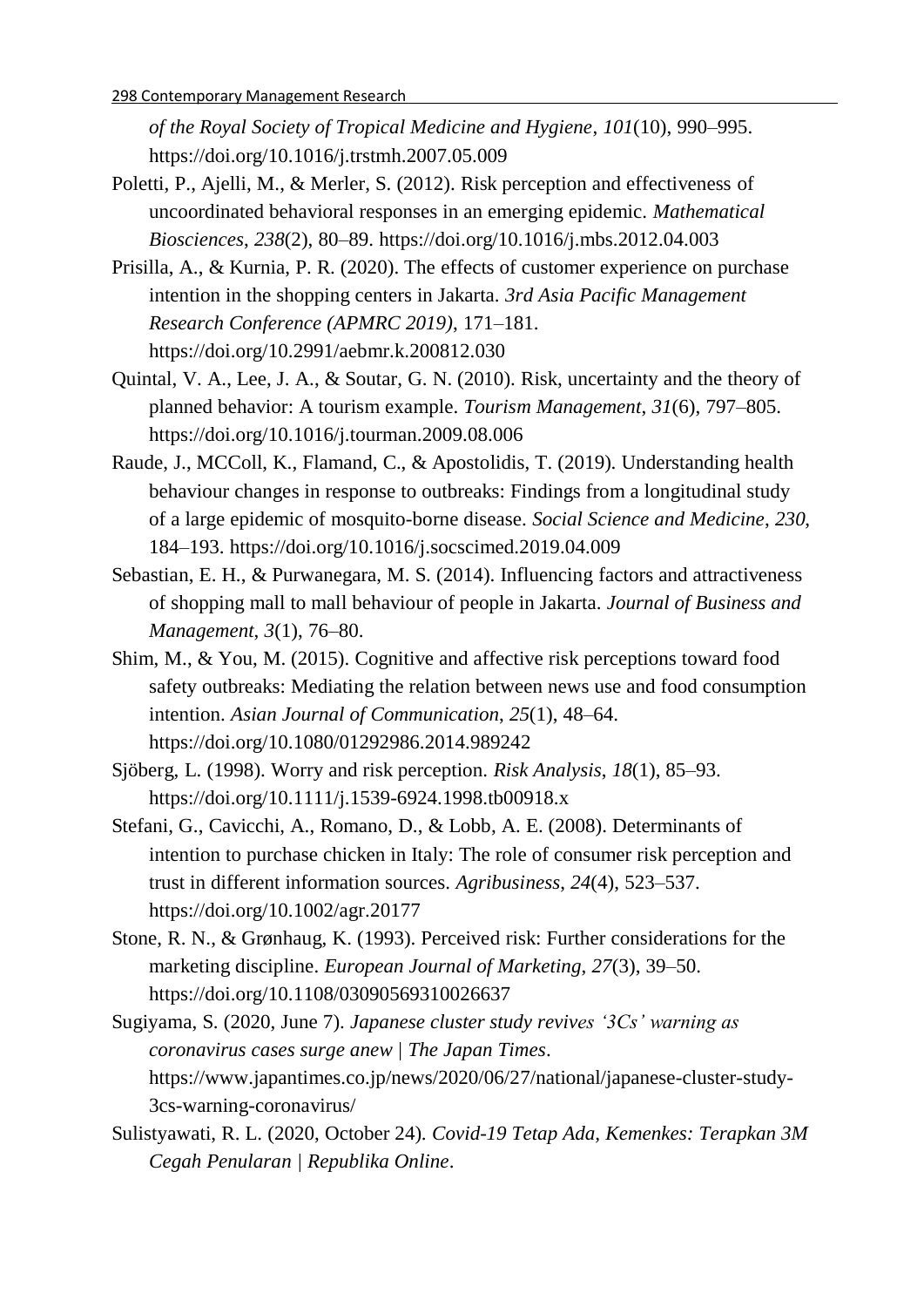https://republika.co.id/berita/qiph87415/covid19-tetap-ada-kemenkes-terapkan-3m-cegah-penularan

- TheJakarta Post. (2020, October 30). *COVID-19: Most Indonesian youngsters feel invincible - National - The Jakarta Post*. https://www.thejakartapost.com/news/2020/10/30/covid-19-most-indonesianyoungsters-feel-invincible.html
- Tsai, C.-Y. (2010). Applying the theory of planned behavior to explore the independent travelers behavior. *African Journal of Business Management*, *4*(2), 221–234. https://doi.org/10.5897/AJBM.9000096
- Visschers, V. H., & Siegrist, M. (2008). Exploring the triangular relationship between trust, affect, and risk perception: A review of the literature. *Risk Management*, *10*(3), 156–167. https://doi.org/10.1057/rm.2008.1
- Vlontzos, G., & Duquenne, M. N. (2014). Assess the impact of subjective norms of consumers' behaviour in the Greek olive oil market. *Journal of Retailing and Consumer Services*, *21*(2), 148–157. https://doi.org/10.1016/j.jretconser.2013.09.003
- Weyman, A., & Kelly, C. J. (1999). Risk perception and risk communication: A review of literature. *HSE Contract Research Report*, 1–79.
- Xiao, Y., Yang, M., Zhu, Z., Yang, H., Zhang, L., & Ghader, S. (2020). Modeling indoor-level non-pharmaceutical interventions during the COVID-19 pandemic: A pedestrian dynamics-based microscopic simulation approach. *ArXiv Preprint ArXiv:2006.10666*. http://arxiv.org/abs/2006.10666
- Xu, H., Gan, Y., Zheng, D., Wu, B., Zhu, X., Xu, C., Liu, C., Tao, Z., Hu, Y., Chen, M., Li, M., Lu, Z., & Chen, J. (2020). *The relationship between COVID-19 infection and risk perception, knowledge, attitude as well as four nonpharmaceutical interventions (NPIs) during the late period of the COVID-19 epidemic In China — An online cross-sectional survey of 8158 adults*. Health Policy. https://doi.org/10.1101/2020.06.02.20120808
- Zhang, T., Tao, D., Qu, X., Zhang, X., Lin, R., & Zhang, W. (2019). The roles of initial trust and perceived risk in public's acceptance of automated vehicles. *Transportation Research Part C: Emerging Technologies*, *98*, 207–220. https://doi.org/10.1016/j.trc.2018.11.018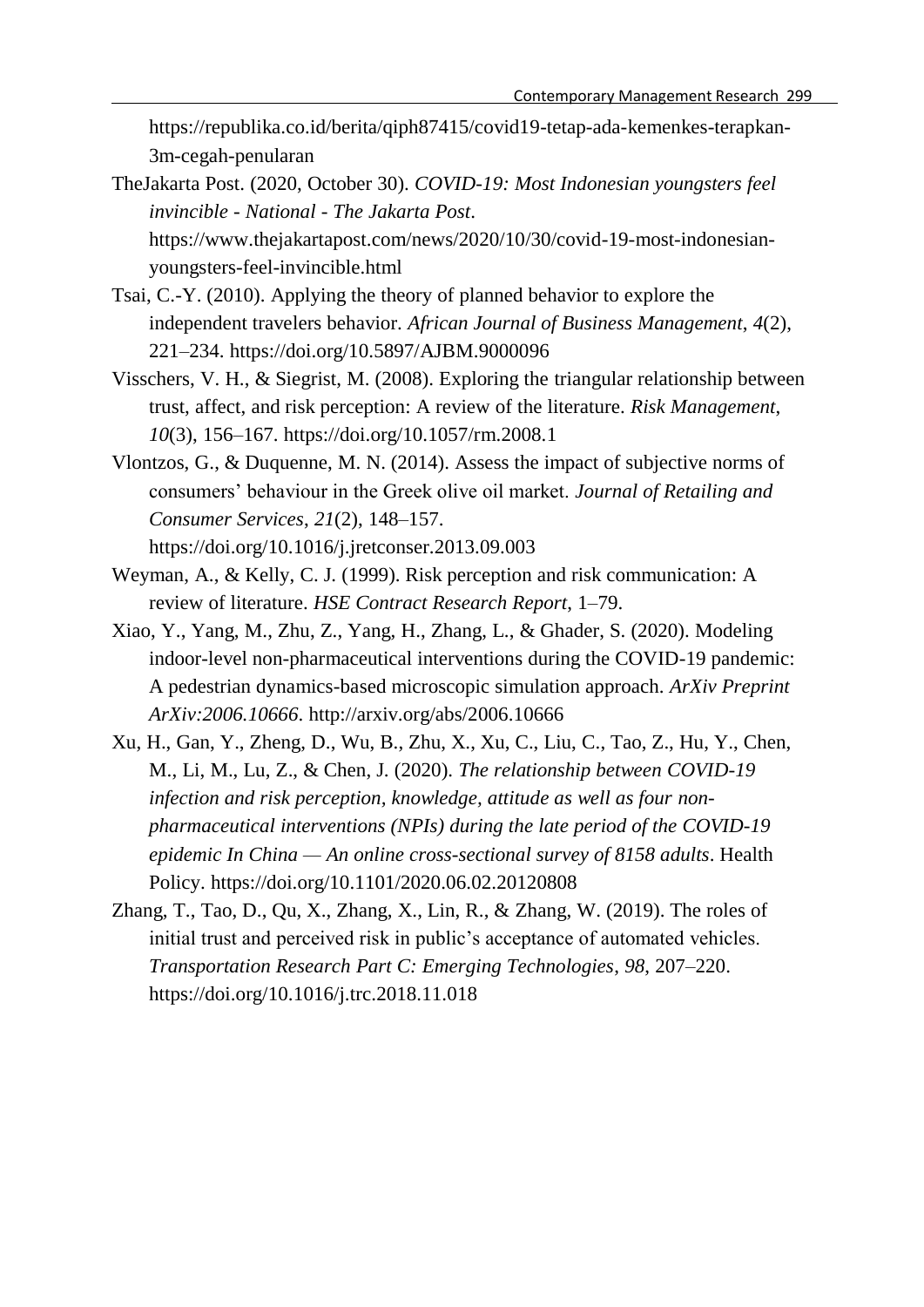| Construct                | Measurement items                                                                                                 |  |  |  |  |  |
|--------------------------|-------------------------------------------------------------------------------------------------------------------|--|--|--|--|--|
| Cognitive perceived risk | It is dangerous to go outside because of COVID-19.                                                                |  |  |  |  |  |
|                          | I am more prone to catching COVID-19 than other people.                                                           |  |  |  |  |  |
|                          | COVID-19 is a scary disease.                                                                                      |  |  |  |  |  |
|                          | Compared to SARS and bird flu, COVID-19 is more dangerous.                                                        |  |  |  |  |  |
|                          | I have a lot of information about COVID-19.                                                                       |  |  |  |  |  |
| Affective perceived risk | I am worried that I will contract COVID-19.                                                                       |  |  |  |  |  |
|                          | I am worried about my family members contracting COVID-19.                                                        |  |  |  |  |  |
|                          | I am worried about COVID-19 occurring in my region.                                                               |  |  |  |  |  |
|                          | I am worried about COVID-19 emerging as a health issue.                                                           |  |  |  |  |  |
| Attitude toward visiting | I think that visiting shopping malls is safe.                                                                     |  |  |  |  |  |
| shopping malls           | I feel that visiting shopping malls is a positive thing.                                                          |  |  |  |  |  |
|                          | I find it fun to visit shopping malls.                                                                            |  |  |  |  |  |
|                          | I find it useful to visit shopping malls.                                                                         |  |  |  |  |  |
|                          | I feel that visiting shopping malls is valuable.                                                                  |  |  |  |  |  |
| Subjective norms         | Most people who are important to me think it is okay for me to visit shopping malls.                              |  |  |  |  |  |
|                          | Most people who are important to me support that I visit shopping malls.                                          |  |  |  |  |  |
|                          | Most people who are important to me understand that I visit shopping malls.                                       |  |  |  |  |  |
|                          | Most people who are important to me agree with me about visiting shopping<br>malls.                               |  |  |  |  |  |
|                          | Most people who are important to me recommend visiting shopping malls.                                            |  |  |  |  |  |
| Non-pharmaceutical       | I often clean my hands with water/sanitizer when I visit the shopping mall.                                       |  |  |  |  |  |
| intervention             | I will wash my hands immediately after visiting the shopping mall.                                                |  |  |  |  |  |
|                          | I try not to touch my eyes, nose, and mouth when visiting shopping malls.                                         |  |  |  |  |  |
|                          | I will always wear a mask when I am at the shopping mall.                                                         |  |  |  |  |  |
|                          | I avoid people with COVID-19 symptoms while at the mall.                                                          |  |  |  |  |  |
|                          | I pay attention to my health condition after visiting the shopping mall.                                          |  |  |  |  |  |
| Mall visit intention     | I intend to visit shopping malls during the large-scale social restriction.                                       |  |  |  |  |  |
|                          | I am planning to visit a shopping mall in the near future.                                                        |  |  |  |  |  |
|                          | My time spent in shopping malls during the large-scale social restriction will be<br>the same as before COVID-19. |  |  |  |  |  |
|                          | I am willing to visit shopping malls during the large-scale social restriction.                                   |  |  |  |  |  |
|                          | I will be more often to visit shopping malls during the large-scale social<br>restriction.                        |  |  |  |  |  |

# **Appendix: Measurement items of the variables**